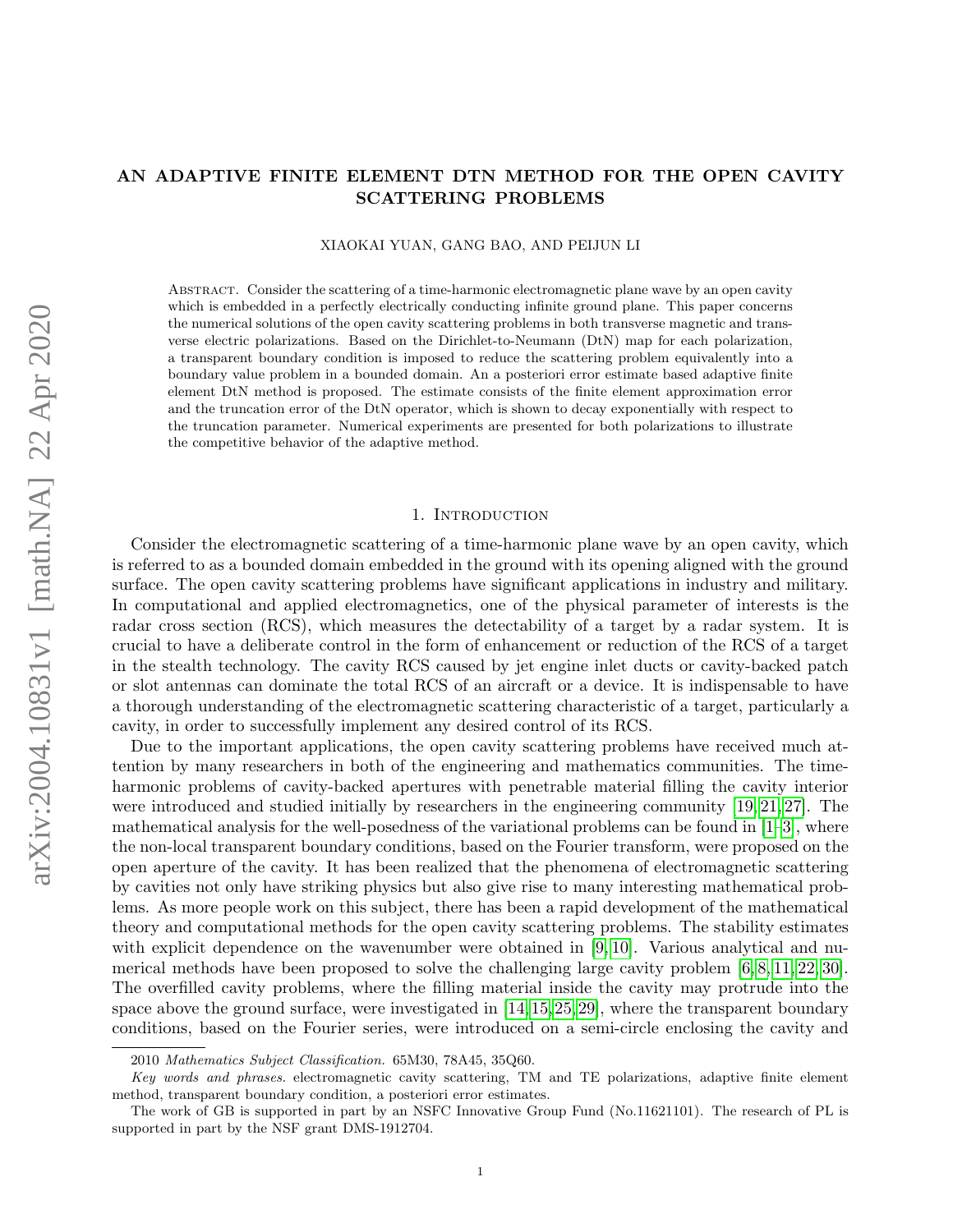filling material. The multiple cavity scattering problem was examined in [\[24,](#page-22-4) [33\]](#page-22-5), where the cavity is assumed to be composed of finitely many disjoint components. The mathematical analysis can be found in [\[7,](#page-21-12) [12\]](#page-21-13) on the related scattering problems in a locally perturbed half-plane. We refer to the survey [\[23\]](#page-22-6) and the references cited therein for a comprehensive account on the modeling, analysis, and computation of the open cavity scattering problems.

There are two challenges for the open cavity scattering problems: the problems are formulated in unbounded domains; the solutions may have singularities due to possible nonsmooth surfaces and discontinuous media. In this paper, we present an adaptive finite element method with transparent boundary condition to overcome the difficulties.

The first issue concerns the domain truncation. The unbounded physical domain needs to be truncated into a bounded computational domain. An appropriate boundary condition is required on the artificial boundary of the truncated domain to avoid unwanted wave reflection. Such a boundary condition is known as a transparent boundary condition (TBC). There are two different TBCs for the open cavity scattering problems. For a regular open cavity, where the filling material is inside the cavity, the Fourier transform based TBC is imposed on the open aperture of the cavity; for an overfilled cavity, where the filling material appears to protrude out of the cavity through the open aperture into the space above the ground surface, the Fourier series based TBC is imposed on the semi-circle enclosing the cavity and the protruding part. The latter is adopted in this work since it can be used to handle more general open cavities. We refer to the perfectly matched layer (PML) techniques [\[33,](#page-22-5) [34\]](#page-22-7) and the method of boundary integral equations [\[5\]](#page-21-14) as alternative approaches for dealing with the issue of the unbounded domains of the open cavity scattering problems.

Due to the existence of corners of cavities or the discontinuity of the dielectric coefficient for the filling material, the solutions have singularites that slow down the convergence of the finite element for uniform mesh refinements. The second issue can be resolved by using the a posteriori error estimate based adaptive finite element method. The a posteriori error estimates are computable quantities from numerical solutions. They measure the solution errors of discrete problems without requiring any a priori information of exact solutions. It is known that the meshes and the associated numerical complexity are quasi-optimal for appropriately designed adaptive finite element methods.

The goal of this paper is to combine the adaptive finite element method and the transparent boundary conditions to solve the open cavity scattering problems in an optimal fashion. Specifically, we consider the scattering of a time-harmonic electromagnetic plane wave by an open cavity embedded in an infinite ground plane. Throughout, the medium is assumed to be constant in the  $x_3$ direction. The ground plane and the cavity wall are assumed to be perfect electric conductors. The cavity is filled with a nonmagnetic and possibly inhomogeneous material, which may protrude out of the cavity to the upper half-space in a finite extend. The infinite upper half-space above the ground plane and the protruding part of the cavity is composed of a homogeneous medium. Two fundamental polarizations, transverse magnetic (TM) and transverse electric (TE), are studied. In this setting, the three-dimensional Maxwell equations may be reduced to the two dimensional Helmholtz equation and generalized Helmholtz equation for TM and TE polarizations, respectively. Based on the Dirichlet-to-Neumann (DtN) map for each polarization, a transparent boundary condition is imposed to reduce the scattering problem equivalently into a boundary value problem in a bounded domain. The nonlocal DtN operator is defined as an infinite Fourier series which needs to be truncated into a sum of finitely many terms in actual computation. The a posteriori error estimate is derived bewteen the solution of original scattering problem and the finite element solution of the discrete problem with the truncated DtN operator. The error estimate takes account of the finite element discretization error and the truncation error of the DtN operator. Using the asymptotic properties of the solution and DtN operator, we consider a dual problem for the error and show that the truncation error of the DtN operator decays exponentially respect to the truncation parameter, which implies that the truncation number does not need to be large. Numerical experiments are presented for both polarization cases to demonstrate the effectiveness of the proposed adaptive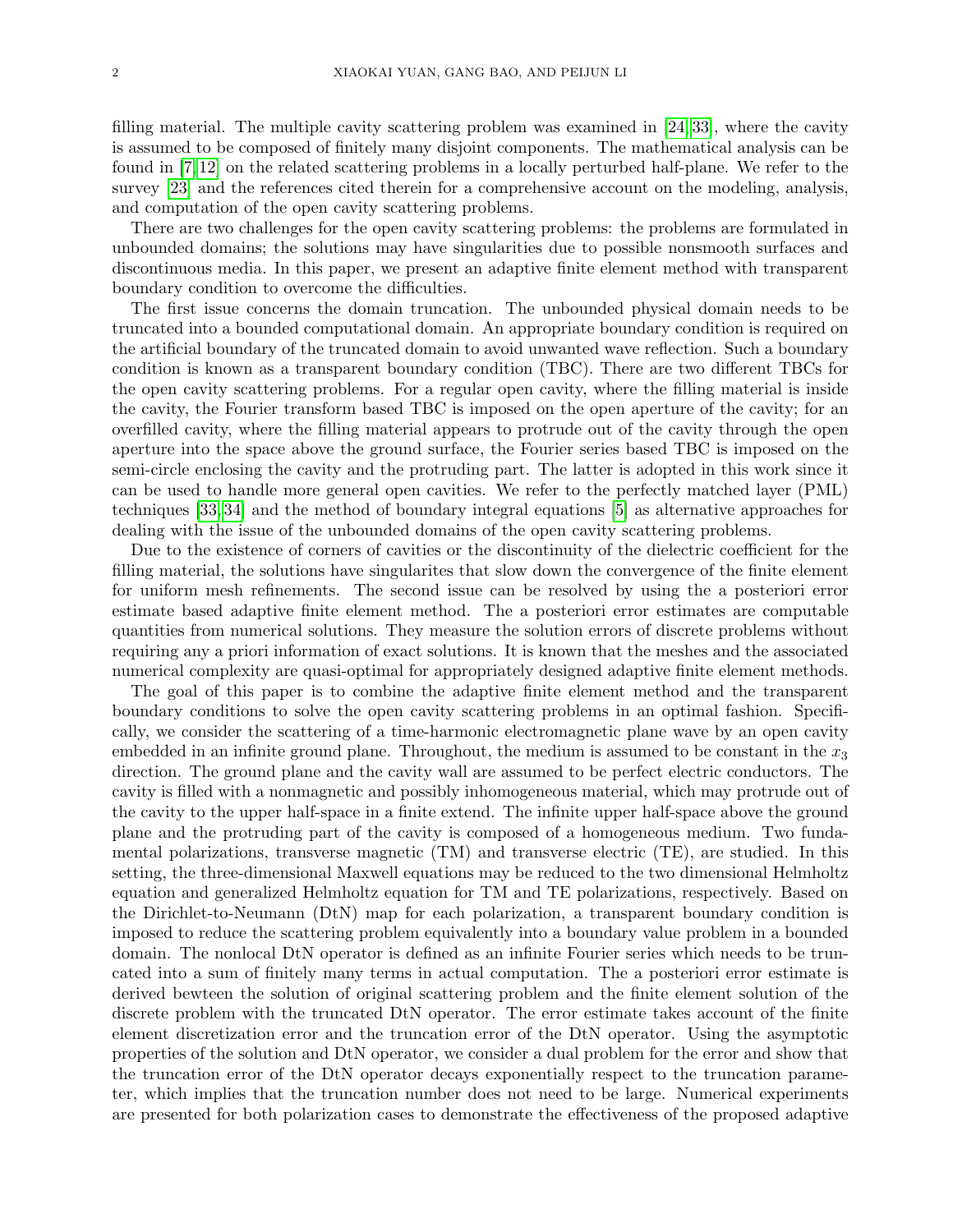method. The related work can be found in [\[16–](#page-21-15)[18,](#page-21-16) [31\]](#page-22-8) on the adaptive finite element DtN method for solving other scattering problems in open domains.

The paper is organized as follows. Section [2](#page-2-0) concerns the problem formulation. The threedimensional Maxwell equations are introduced and reduced into the two-dimensional Helmholtz equation under the two fundamental modes: transverse magnetic (TM) polarization and transverse electric (TE) polarization. Sections [3](#page-3-0) and [4](#page-10-0) are devoted to the TM and TE polarizations, respectively. In each section, the variational problem and its finite element approximation are introduced; the a posteriori error analysis is given for the discrete problem with the truncated DtN operator; the adaptive finite element algorithm is presented. In Section [5,](#page-12-0) the stiff matrix is constructed for the the TBC part of the sesquilinear form. Section [6](#page-14-0) describes the formulas of the backscatter radar cross section (RCS). Section [7](#page-16-0) presents some numerical examples to illustrate the advantages of the proposed method. The paper is concluded with some general remarks and directions for future research in Section [8.](#page-21-17)

## 2. Problem formulation

<span id="page-2-0"></span>Consider the electromagnetic scattering by an open cavity, which is a bounded domain embedded in the ground with its opening aligned with the ground surface. By assuming the time dependence  $e^{-i\omega t}$ , the electromagnetic wave propagation is governed by the time-harmonic Maxwell equations

<span id="page-2-2"></span>
$$
\nabla \times \boldsymbol{E} = \mathrm{i}\omega \boldsymbol{B}, \quad \nabla \times \boldsymbol{H} = -\mathrm{i}\omega \boldsymbol{D} + \boldsymbol{J}, \tag{2.1}
$$

where  $\bm{E}$  is the electric field,  $\bm{H}$  is the magnetic field,  $\bm{B}$  is the magnetic flux density,  $\bm{D}$  is the electric flux density, J is the electric current density, and  $\omega > 0$  is the angular frequency. For a linear medium, the constitutive relations, describing the macroscopic properties of the medium, are given by

<span id="page-2-1"></span>
$$
B = \mu H, \quad D = \epsilon E, \quad J = \sigma E,
$$
\n
$$
(2.2)
$$

where  $\mu$  is the magnetic permeability,  $\epsilon$  is the electric permittivity, and  $\sigma$  is the electrical conductivity. Throughout, the medium is assumed to be non-magnetic, i.e., the magnetic permeability  $\mu$  is a constant everywhere, but the electric permittivity  $\epsilon$  and the electrical conductivity  $\sigma$  are allowed to be spatial variable functions. Substituting [\(2.2\)](#page-2-1) into [\(2.1\)](#page-2-2) leads to a coupled system for the electric and magnetic fields

<span id="page-2-3"></span>
$$
\nabla \times \mathbf{E} = i\omega\mu \mathbf{H}, \quad \nabla \times \mathbf{H} = -i\omega\epsilon \mathbf{E} + \sigma \mathbf{E}
$$
\n(2.3)

Eliminating the magnetic field from [\(2.3\)](#page-2-3), we may obtain the Maxwell system for the electric field

<span id="page-2-4"></span>
$$
\nabla \times (\nabla \times \boldsymbol{E}) - \kappa^2 \boldsymbol{E} = 0, \qquad (2.4)
$$

where the wavenumber  $\kappa = (\omega^2 \epsilon \mu + i \omega \mu \sigma)^{1/2}$ ,  $\Im \kappa \ge 0$ . Similarly, we may eliminate the electric field and obtain the Maxwell system for the magnetic field

<span id="page-2-5"></span>
$$
\nabla \times (\kappa^{-2} \nabla \times \boldsymbol{H}) - \boldsymbol{H} = 0. \tag{2.5}
$$

When the cavity has a constant cross section along the  $x_3$ -axis and the plane of incidence is in the  $x_1x_2$ -plane, as a consequence, the electromagnetic fields are independent of the  $x_3$  variable. The three-dimensional Maxwell equations can be reduced to either the two-dimensional Helmholtz equation or the two-dimensional generalized Helmholtz equation.

Let  $D \subset \mathbb{R}^2$  be the cross section of the x<sub>3</sub>-invariant cavity with a Lipschitz continuous boundary  $\partial D = S \cup \Gamma$ . Here S is the cavity wall and  $\Gamma$  is the open aperture of the cavity, which is aligned with the infinite ground plane  $\Gamma_q$ . The cavity is filled with an inhomogeneous medium characterized by the dielectric permittivity  $\epsilon$ , the magnetic permeability  $\mu$ , and the electric conductivity  $\sigma$ . We point out that the inhomogeneous medium filling the cavity may protrude into the space above the ground plane, which is called an overfilled cavity. Let  $B_R^+ = \{x \in \mathbb{R}^2 : |x| < R, x_2 > 0\}$  and  $B_{\hat{R}}^+ = \{x \in \mathbb{R}^2 : |x| < \hat{R}, x_2 > 0\}$  be upper half-discs with radii R and  $\hat{R}$ , where  $R > \hat{R} > 0$ . Denote by  $\Gamma_R^+ = \{x \in \mathbb{R}^2 : |x| = R, x_2 > 0\}$  and  $\Gamma_{\hat{R}}^+ = \{x \in \mathbb{R}^2 : |x| = \hat{R}, x_2 > 0\}$  the upper semi-circles. The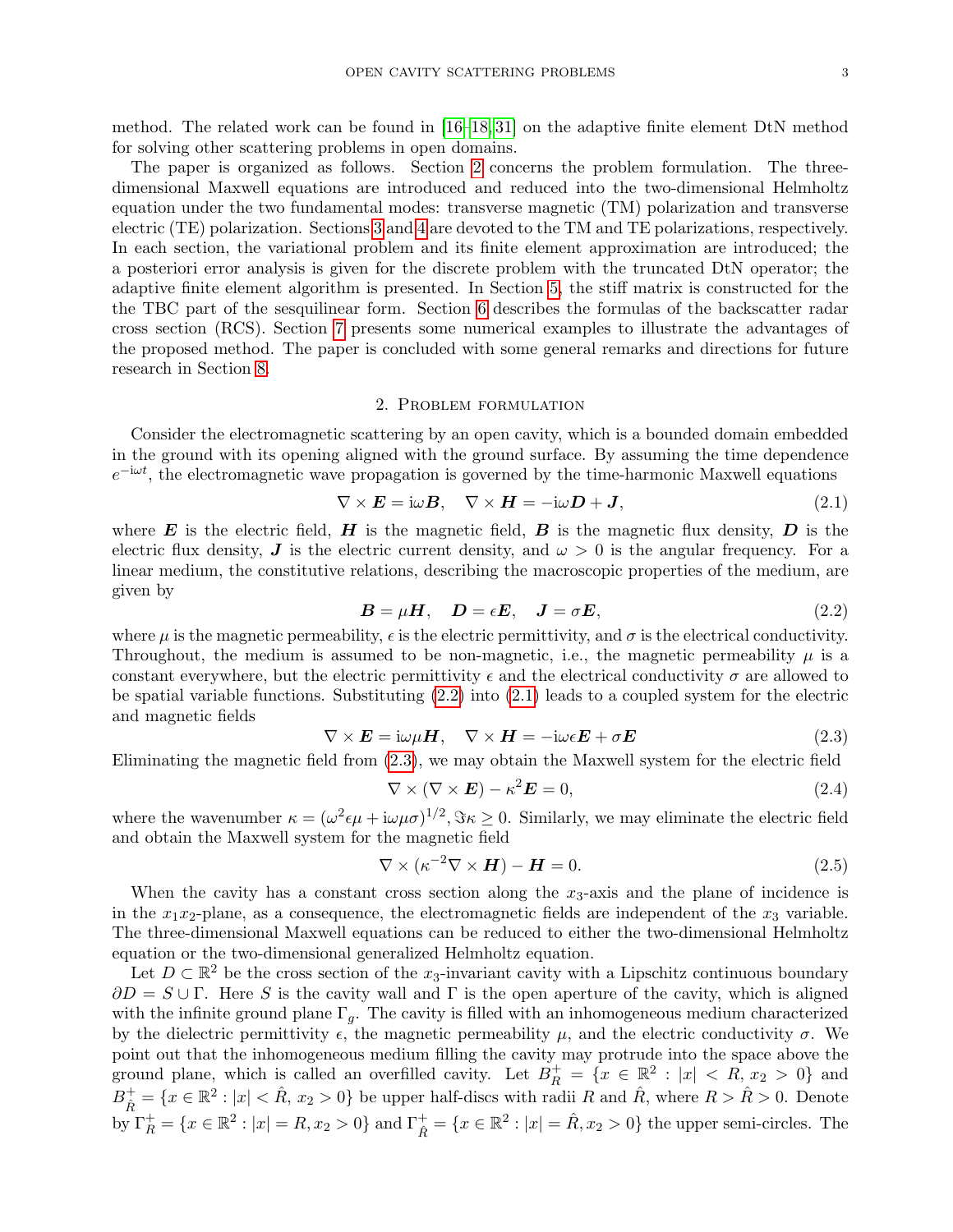

<span id="page-3-1"></span>Figure 1. Problem geometry of the electromagnetic scattering by an open cavity.

radius  $\hat{R}$  can be taken to be sufficiently large such that the open exterior domain  $\mathbb{R}^2_+ \setminus B^+_{\hat{R}}$  $\hat{\hat{R}}$  is filled with a homogeneous medium with constant permittivity  $\epsilon = \epsilon_0$  and zero conductivity  $\sigma = 0$ . Let  $\Omega = B_R^+ \cup D$  be the bounded domain where our reduced boundary value problems are formulated. The problem geometry is shown in Figure [1.](#page-3-1)

Since the structure is invariant in the  $x_3$ -axis, we consider two fundamental polarizations for the electromagnetic fields: transverse magnetic (TM) polarization and transverse electric (TE) polarization. In TM case, the magnetic field is perpendicular to the plane of incidence and does not have the component in the  $x_3$ -axis; the electric field, being perpendicular to the magnetic field and lying in the  $x_1x_2$ -plane, is invariant in the  $x_3$ -axis and takes the form  $\mathbf{E}(x_1, x_2) = (0, 0, u(x_1, x_2))$ , where  $u$  is a scalar function. It is easy to verify from  $(2.4)$  that u satisfies the Helmholtz equation

<span id="page-3-3"></span>
$$
\Delta u + \kappa^2 u = 0 \quad \text{in } \mathbb{R}_+^2 \cup D. \tag{2.6}
$$

In TE case, the electromagnetic fields are characterized by its electric field being perpendicular to the plane of incidence and contain no electric field component in the  $x_3$ -axis. The magnetic field, being perpendicular to the electric field and lying in the  $x_1x_2$ -plane, is invariant in the  $x_3$ -axis and has the form  $H(x_1, x_2) = (0, 0, u(x_1, x_2))$ , where u is also a scalar function. It follows from [\(2.5\)](#page-2-5) that  $u$  satisfies the generalized Helmholtz equation

<span id="page-3-5"></span>
$$
\nabla \cdot (\kappa^{-2} \nabla u) + u = 0 \quad \text{in } \mathbb{R}^2_+ \cup D. \tag{2.7}
$$

When the ground plane and the cavity wall are assumed to be perfect conductors, the following perfectly electrically conducting (PEC) boundary condition can be imposed

<span id="page-3-2"></span>
$$
\nu \times \boldsymbol{E} = 0 \quad \text{on } \Gamma_g \cup S,\tag{2.8}
$$

where  $\nu$  is the unit normal vector to  $\Gamma_g$  and S. In TM polarization, the PEC boundary condition [\(2.8\)](#page-3-2) reduces to the homogeneous Dirichlet boundary condition

<span id="page-3-4"></span>
$$
u = 0 \quad \text{on } \Gamma_g \cup S. \tag{2.9}
$$

In TE polarization, the PEC boundary condition [\(2.8\)](#page-3-2) reduces to the homogeneous Neumann boundary condition

<span id="page-3-6"></span>
$$
\partial_{\nu}u = 0 \quad \text{on } \Gamma_g \cup S. \tag{2.10}
$$

In this paper, we consider the numerical solutions and present an adaptive finite element DtN method for both of the TM problem  $(2.6)$ ,  $(2.9)$  and the TE problem  $(2.7)$ ,  $(2.10)$ . The more complicated three-dimensional Maxwell equations will be our future work.

# 3. TM polarization

<span id="page-3-0"></span>In this section, we discuss the TM polarization and study its finite element approximation. The a posteriori analysis is carried out for both the finite element discretization error and the DtN operator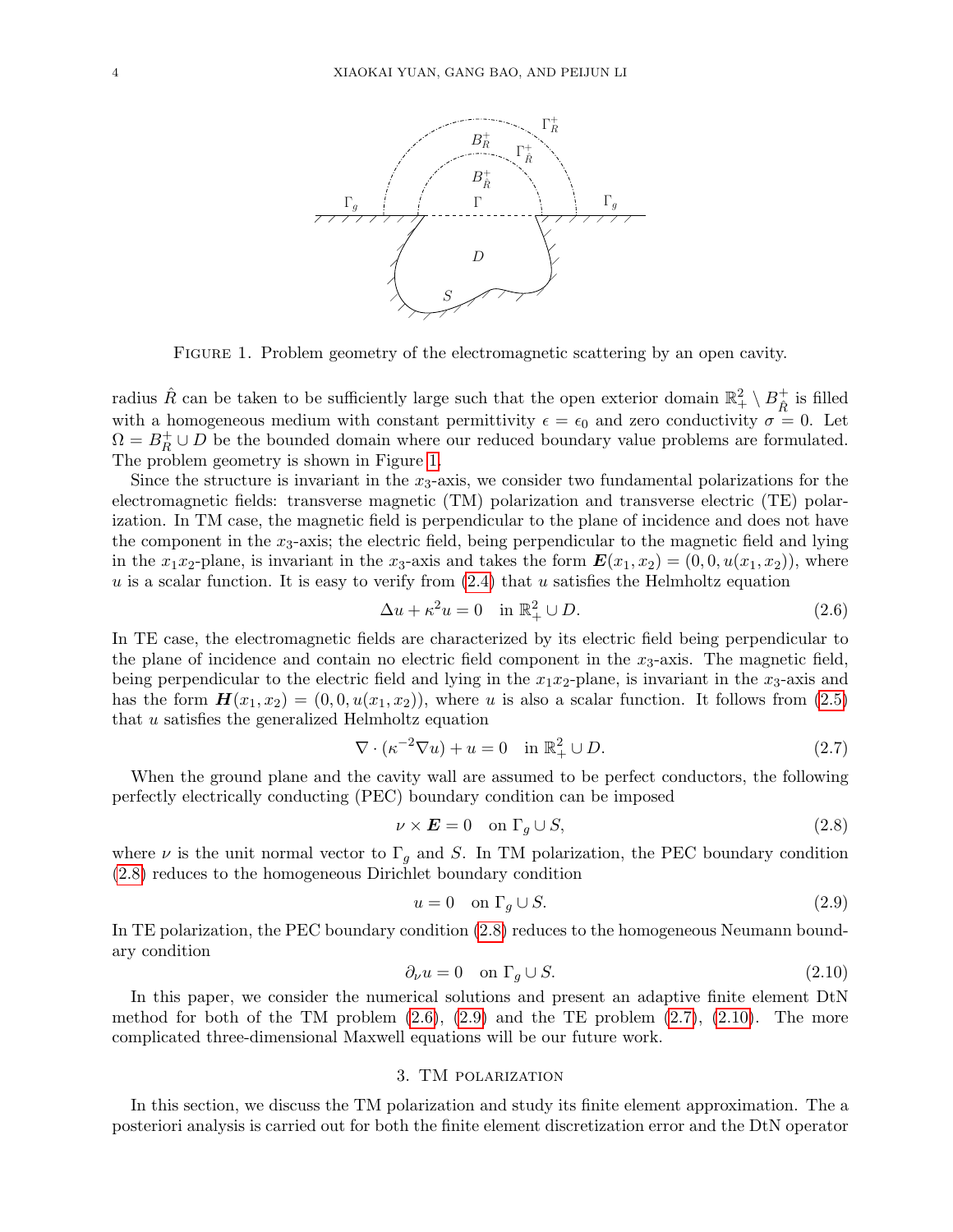truncation error. An adaptive finite element DtN method is presented for the truncated discrete problem.

3.1. Variational problem. In TM polarization, the nonzero component of the electric field  $u$ satisfies the boundary value problem

<span id="page-4-3"></span>
$$
\begin{cases} \Delta u + \kappa^2 u = 0 & \text{in } \mathbb{R}_+^2 \cup D, \\ u = 0 & \text{on } \Gamma_g \cup S. \end{cases}
$$
 (3.1)

Since the problem is imposed in the open domain, a radiation condition is required to complete the formulation.

Consider the incidence of a plane wave

$$
u^{i}(x_1, x_2) = e^{i(\alpha x_1 - \beta x_2)},
$$

which is sent from the above to impinge the cavity. Here  $\alpha = \kappa_0 \sin \theta, \beta = \kappa_0 \cos \theta, \theta \in \left(-\frac{\pi}{2}\right)$  $\frac{\pi}{2}$ ,  $\frac{\pi}{2}$  $\frac{\pi}{2}$ ) is the incident angle, and  $\kappa_0 = \omega(\epsilon_0 \mu)^{1/2}$  is the wavenumber in the free space  $\mathbb{R}^2_+ \setminus B_R^+$  $_R^+$ . It is easy to verify from [\(2.9\)](#page-3-4) that the reflected wave is

$$
u^{r}(x_1, x_2) = -e^{i(\alpha x_1 + \beta x_2)}.
$$

By the Jacobi–Anger identity, the incident and reflected waves admit the following expansions:

<span id="page-4-0"></span>
$$
u^{i}(x) = J_{0}(\kappa_{0}r) + 2\sum_{n=1}^{\infty} i^{n} J_{n}(\kappa_{0}r) \cos n(\theta - \pi/2 - \phi)
$$
\n(3.2)

and

<span id="page-4-1"></span>
$$
u^{r}(x) = -J_{0}(\kappa_{0}r) - 2\sum_{n=1}^{\infty} i^{n} J_{n}(\kappa_{0}r) \cos n(\theta - \pi/2 + \phi), \qquad (3.3)
$$

where  $J_n$  is the Bessel function of the first kind with order n and  $x = r(\cos \phi, \sin \phi)$  with  $\phi$  being the observation angle. Define the reference wave  $u^{\text{ref}} = u^{\text{i}} + u^{\text{r}}$ . It follows from  $(3.2)$ – $(3.3)$  that

<span id="page-4-2"></span>
$$
u^{\text{ref}}(x) = \sum_{n=1}^{\infty} 4i^n J_n(\kappa_0 r) \sin n(\theta - \pi/2) \sin n\phi.
$$
 (3.4)

The total field u consists of the reference field  $u^{\text{ref}}$  and the scattered field  $u^{\text{s}}$ , i.e.,

<span id="page-4-4"></span>
$$
u = u^{\text{ref}} + u^{\text{s}},\tag{3.5}
$$

where the scattered field  $u^s$  is required to satisfy the Sommerfeld radiation condition

$$
\lim_{r=|x|\to\infty} r^{1/2} (\partial_r u^s - i\kappa_0 u^s) = 0.
$$

Let  $L^2_{\text{TM}}(\Gamma_R^+) := \{ u \in L^2(\Gamma_R^+) : u(R,0) = u(R,\pi) = 0 \}.$  For any  $u \in L^2_{\text{TM}}(\Gamma_R^+)$ , it has the Fourier series expansion

$$
u(R,\phi) = \sum_{n=1}^{\infty} a_n \sin n\phi, \quad a_n = \frac{2}{\pi} \int_0^{\pi} u(R,\phi) \sin n\phi \,d\phi.
$$

 $\text{Define the trace function space } H_{\text{TM}}^s(\Gamma_R^+):= \left\{u\in L^2_{\text{TM}}(\Gamma_R^+): \|u\|_{H_{\text{TM}}^s(\Gamma_R^+)}\leq \infty \right\}, \text{ where the } H_{\text{TM}}^s(\Gamma_R^+)$ norm is given by

$$
||u||_{H_{\rm TM}^s(\Gamma_R^+)} = \left(\sum_{n=1}^{\infty} (1+n^2)^s |a_n|^2\right)^{1/2}.
$$

It is clear that the dual space of  $H_{\text{TM}}^s(\Gamma_R^+)$  is  $H_{\text{TM}}^{-s}(\Gamma_R^+)$  with respect to the scalar product in  $L^2(\Gamma_R^+)$ given by

$$
\langle u, v \rangle_{\Gamma_R^+} = \int_{\Gamma_R^+} u \overline{v} \, \mathrm{d} s.
$$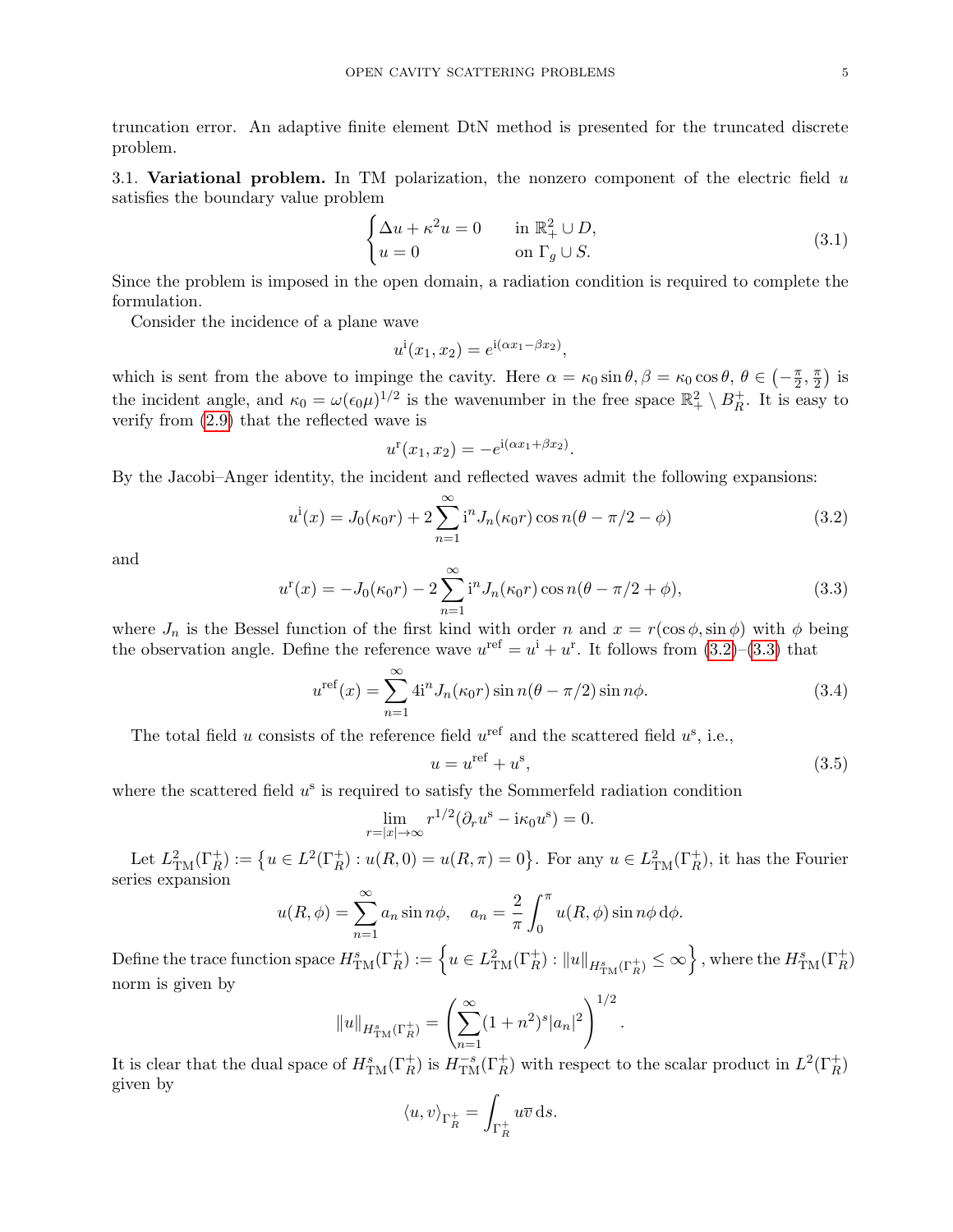As discussed in [\[23\]](#page-22-6), a DtN operator is introduced on  $\Gamma_R^+$ :

<span id="page-5-0"></span>
$$
(B_{\text{TM}}u)(R,\phi) = \kappa_0 \sum_{n=1}^{\infty} \frac{H_n^{(1)'}(\kappa_0 R)}{H_n^{(1)}(\kappa_0 R)} a_n \sin n\phi,
$$
\n(3.6)

,

where  $H_n^{(1)}$  is the Hankel function of the first kind with order n. It is shown in [\[29,](#page-22-3) Lemma 3.1] that  $B_{TM}: H^{1/2}_{TM}(\Gamma_R^+) \to H^{-1/2}_{TM}(\Gamma_R^+)$  is continuous. The TBC can be imposed for the total field as follows:

$$
\partial_\rho u = B_{\mathrm{TM}} u + f \quad \text{on } \Gamma_R^+
$$

where  $f = \partial_{\rho}u^{\text{ref}} - B_{\text{TM}}u^{\text{ref}}$ . Substituting [\(3.4\)](#page-4-2) into [\(3.6\)](#page-5-0) and applying the Wronskian identity, we obtain explicitly

$$
f = -\frac{8}{\pi R} \sum_{n=1}^{\infty} \frac{i^{n+1}}{H_n^{(1)}(\kappa_0 R)} \sin n(\theta - \pi/2) \sin n\phi.
$$

The original cavity scattering problem [\(3.1\)](#page-4-3) can be reduced equivalently into the boundary value problem

$$
\begin{cases} \Delta u + k^2 u = 0 & \text{in } \Omega, \\ u = 0 & \text{on } S \cup \Gamma_g, \\ \partial_\rho u - B_{\text{TM}} u = f & \text{on } \Gamma_R^+, \end{cases}
$$

which has the variational formulation: find  $u \in H_0^1(\Omega) := \{u \in H^1(\Omega) : u = 0 \text{ on } S \cup \Gamma_g\}$  such that

<span id="page-5-1"></span>
$$
a_{\text{TM}}(u,v) = \int_{\Gamma_R^+} f\bar{v} \,ds \qquad \forall \, v \in H_0^1(\Omega). \tag{3.7}
$$

Here the sesquilinear form  $a_{\text{TM}}: H_0^1(\Omega) \times H_0^1(\Omega) \to \mathbb{C}$  is defined as

$$
a_{\text{TM}}(u,v) = \int_{\Omega} \nabla u \cdot \nabla \bar{v} \,dx - \int_{\Omega} \kappa^2 u \bar{v} \,dx - \int_{\Gamma_R^+} B_{\text{TM}} u \,\bar{v} \,ds.
$$

The following theorem of the well-posedness of the variational problem [\(3.7\)](#page-5-1) is proved in [\[23\]](#page-22-6).

**Theorem 3.1.** The variational problem [\(3.7\)](#page-5-1) has a unique solution  $u \in H_0^1(\Omega)$ , which satisfies the estimate

$$
||u||_{H^1(\Omega)} \lesssim ||f||_{H^{-1/2}(\Gamma_R^+)}.
$$

Hereafter, the notation  $a \leq b$  stands for  $a \leq Cb$ , where C is a positive constant whose value is not required but should be clear from the context.

3.2. Finite element approximation. Let  $\mathcal{M}_h$  be a regular triangulation of  $\Omega$ , where h denotes the maximum diameter of all the elements in  $\mathcal{M}_h$ . To avoid being distracted from the main focus of the a posteriori error analysis, we assume for simplicity that S and  $\Gamma_R^+$  are polygonal to keep from using the isoparametric finite element space and deriving the approximation error of the boundaries S and  $\Gamma_R^+$ . Thus any edge  $e \in \mathcal{M}_h$  is a subset of  $\partial \Omega$  if it has two boundary vertices.

Let  $V_h \subset H_0^1(\Omega)$  be a conforming finite element space, i.e.,

$$
V_h := \{ v_h \in C(\overline{\Omega}) : v_h|_T \in P_m(K) \,\,\forall \, T \in \mathcal{M}_h, v_h = 0 \text{ on } S \cup \Gamma_g \}.
$$

In practice, the DtN operator [\(3.6\)](#page-5-0) needs to be truncated into a sum of finitely many terms

<span id="page-5-2"></span>
$$
B_{\text{TM}}^N u = \kappa_0 \sum_{n=1}^N \frac{H_n^{(1)'}(\kappa_0 R)}{H_n^{(1)}(\kappa_0 R)} a_n \sin n\phi, \quad a_n = \frac{2}{\pi} \int_0^\pi u(R, \phi) \sin n\phi \,d\phi.
$$
 (3.8)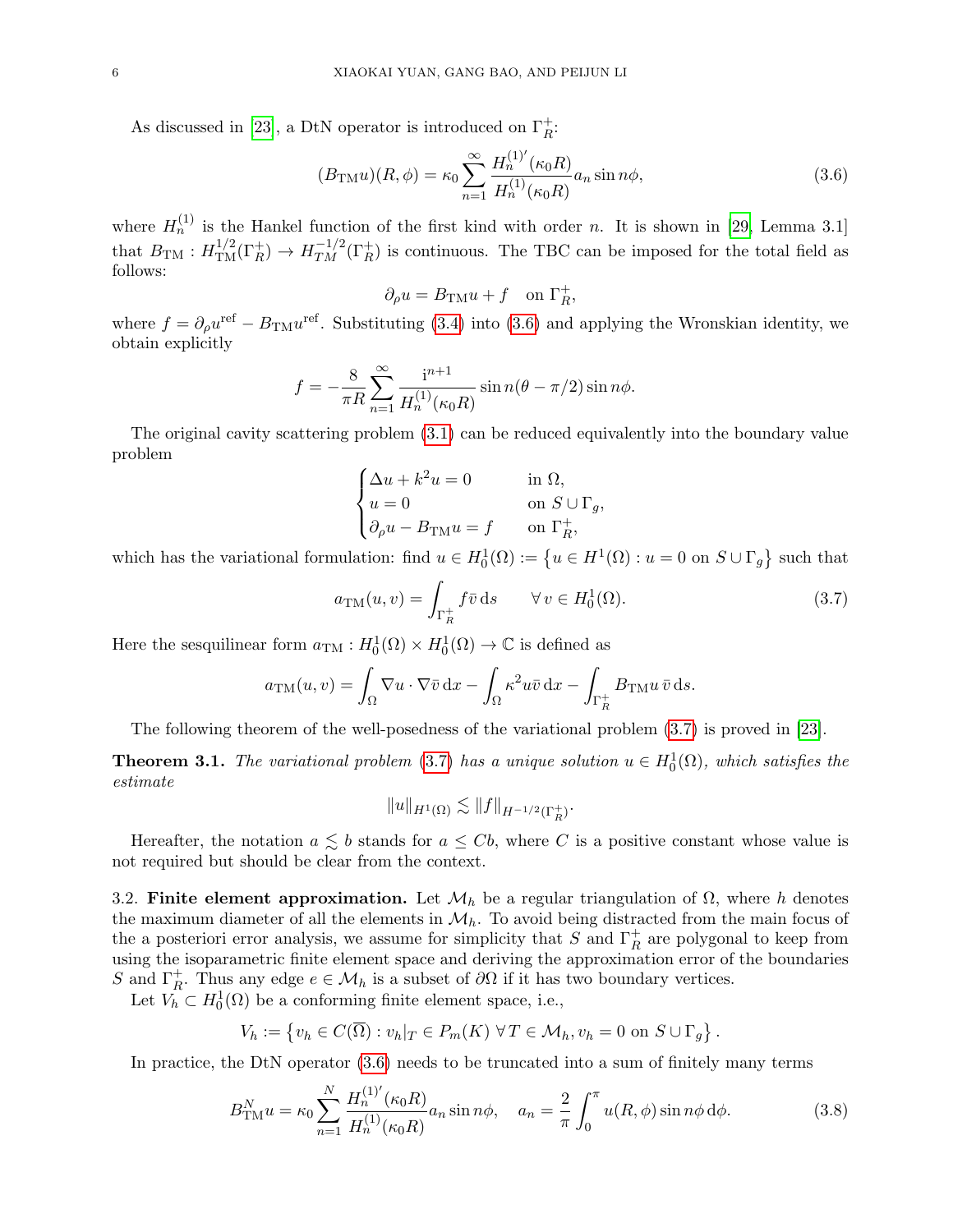Taking account of the DtN operator truncation, we obtain the finite element approximation to the variational problem [\(3.7\)](#page-5-1): find  $u_h \in V_h$  such that

<span id="page-6-0"></span>
$$
a_{\text{TM}}^N(u^h, v^h) = \int_{\Gamma_R^+} f \, \overline{v^h} \, \mathrm{d}s \quad \forall \ v_h \in V_h,\tag{3.9}
$$

where the sesquilinear form  $a_{\text{TM}}^N : V_h \times V_h \to \mathbb{C}$  is

$$
a_{\rm TM}^N(u^h,v^h)=\int_{\Omega}\nabla u^h\cdot\nabla\overline{v^h}\,\mathrm{d} x-\int_{\Omega}\kappa^2 u^h\,\overline{v^h}\,\mathrm{d} x-\int_{\Gamma_R^+}B_{\rm TM}^N u^h\,\overline{v^h}\,\mathrm{d} s.
$$

For sufficiently small h and sufficiently large  $N$ , the discrete inf-sup condition of the sesquilinear form  $a_{\text{TM}}^N$  can be established by an argument of Schatz [\[28\]](#page-22-9). It follows from the general theory in [\[4\]](#page-21-18) that the truncated variational problem [\(3.9\)](#page-6-0) admits a unique solution. Since our focus is the a posteriori error estimate and the associated adaptive algorithm, we assume that the discrete problem [\(3.9\)](#page-6-0) has a unique solution  $u_h \in V_h$ .

3.3. A posteriori error analysis. For any triangular element  $T \in \mathcal{M}_h$ , denoted by  $h_T$  its diameter. Let  $\mathcal{B}_h$  denote the set of all the edges of T. For any edge  $e \in \mathcal{B}_h$ , denote by  $h_e$  its length. For any interior edge e, which is the common side of triangular elements  $T_1, T_2 \in \mathcal{M}_h$ , we define the jump residual across e as

$$
J_e = -(\nabla u^h|_{T_1} \cdot \nu_1 + \nabla u^h|_{T_2} \cdot \nu_2),
$$

where  $\nu_j$  is the unit outward normal vector on the boundary of  $T_j$ ,  $j = 1, 2$ . For any boundary edge  $e \subset \Gamma_R^+$  $R<sub>R</sub>$ , the jump residual is defined as

$$
J_e = 2(B_{\text{TM}}^N u^h - \nabla u^h \cdot \nu - f).
$$

For any triangle  $T \in \mathcal{M}_h$ , denote by  $\eta_T$  the local error estimator as follows:

$$
\eta_T = h_T \|H_{\text{TM}} u^h\|_{L^2(T)} + \left(\frac{1}{2} \sum_{e \in \partial T} h_e \|J_e\|_{L^2(e)}^2\right)^{1/2}
$$

where  $H_{\text{TM}}$  is the Helmholtz operator defined by  $H_{\text{TM}} u = \Delta u + \kappa^2 u$ .

Let  $\xi = u - u^h$ , where u and  $u_h$  are the solutions of the variational problems [\(3.7\)](#page-5-1) and [\(3.9\)](#page-6-0), respectively. Introduce a dual problem: find  $w \in H_0^1(\Omega)$  such that

<span id="page-6-1"></span>
$$
a_{\rm TM}(v, w) = \int_{\Omega} v \bar{\xi} \, dx \quad \forall v \in H_0^1(\Omega). \tag{3.10}
$$

It is easy to check that  $w$  is the solution of the following boundary value problem:

$$
\begin{cases} \Delta w + \kappa^2 w = -\xi & \text{in } \Omega, \\ w = 0 & \text{on } S \cup \Gamma_g, \\ \partial_\rho w = B_{\mathrm{TM}}^* w & \text{on } \Gamma_R^+, \end{cases}
$$

where  $B_{\text{TM}}^*$  is the adjoint operator of  $B_{\text{TM}}$  and is given by

$$
B_{\text{TM}}^*u = \kappa_0 \sum_{n=1}^{\infty} \overline{\left(\frac{H_n^{(1)'}(\kappa_0 R)}{H_n^{(1)}(\kappa_0 R)}\right)} a_n \sin n\phi, \quad a_n = \frac{2}{\pi} \int_0^{\pi} u(R, \phi) \sin n\phi \,d\phi.
$$

The following three lemmas are proved in [\[17\]](#page-21-19), where the first lemma concerns the well-posedness of the dual problem, the second lemma gives the trace result in  $H_0^1(\Omega)$ , and the third lemma shows the error representation formulas.

**Lemma 3.2.** The dual problem [\(3.10\)](#page-6-1) has a unique solution  $w \in H_0^1(\Omega)$ , which satisfies the estimate

$$
||w||_{H^1(\Omega)} \lesssim ||\xi||_{L^2(\Omega)}.
$$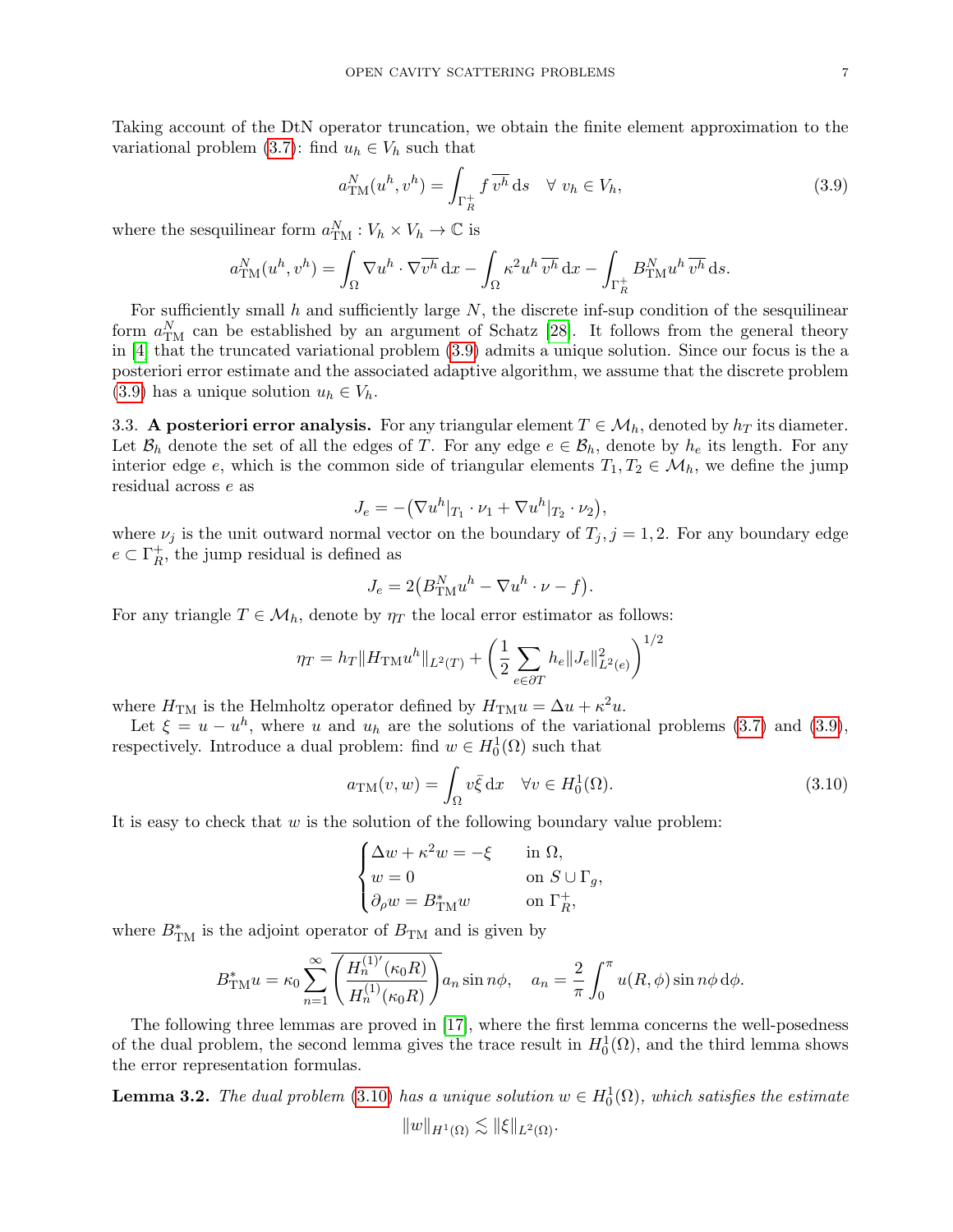**Lemma 3.3.** For any  $u \in H_0^1(\Omega)$ , the following estimates hold:

$$
\|u\|_{H^{1/2}(\Gamma_R^+)} \lesssim \|u\|_{H^1(\Omega)}, \quad \|u\|_{H^{1/2}(\Gamma_R^+)} \lesssim \|u\|_{H^1(\Omega)}.
$$

**Lemma 3.4.** Let  $u, u_h$ , and  $w$  be the solutions to the problems  $(3.7), (3.9)$  $(3.7), (3.9)$  $(3.7), (3.9)$ , and  $(3.10)$ , respectively. The following identities hold:

$$
\|\xi\|_{H^{1}(\Omega)}^{2} = \Re \Big(a_{TM}(\xi,\xi) + \langle (B_{TM}^{N} - B_{TM})\xi, \xi \rangle_{\Gamma_{R}^{+}}\Big) + \Re \langle B_{TM}^{N}\xi, \xi \rangle_{\Gamma_{R}^{+}} + \Re \int_{\Omega} (\kappa^{2} + 1)|\xi|^{2} dx,
$$
  

$$
\|\xi\|_{L^{2}(\Omega)}^{2} = a_{TM}(\xi,w) + \langle (B_{TM} - B_{TM}^{N})\xi, w \rangle_{\Gamma_{R}^{+}} - \langle (B_{TM} - B_{TM}^{N})\xi, w \rangle_{\Gamma_{R}^{+}},
$$
  

$$
a_{TM}(\xi,\psi) + \langle (B_{TM} - B_{TM}^{N})\xi, \psi \rangle_{\Gamma_{R}^{+}} = \int_{\Gamma_{R}^{+}} f(\overline{\psi - \psi_{h}}) ds - a_{TM}^{N}(u^{h}, \psi - \psi^{h})
$$
  

$$
+ \langle (B_{TM} - B_{TM}^{N})u, \psi \rangle_{\Gamma_{R}^{+}} \quad \forall \psi \in H_{0}^{1}(\Omega), \psi_{h} \in V_{h}.
$$

The following result concerns the truncation error of the DtN operator and plays an important role in the a posteriori error estimate.

<span id="page-7-0"></span>**Lemma 3.5.** Let u be the solution to [\(3.7\)](#page-5-1) and  $\psi$  be any function in  $H_0^1(\Omega)$ . For sufficiently large N, the following estimate holds:

$$
\left| \langle (B_{\mathrm{TM}} - B_{\mathrm{TM}}^N)u, \psi \rangle_{\Gamma_R^+} \right| \lesssim \left[ \Big( \frac{\hat{R}}{R} \Big)^N + \Big( \frac{e \kappa_0 R}{2N} \Big)^{2N+4} \right] \| u^{\mathrm{ref}} \|_{H^1(\Omega)} \| \psi \|_{H^1(\Omega)}.
$$

*Proof.* By [\(3.5\)](#page-4-4), we have  $u = u^s + u^{\text{ref}}$ , where  $u^{\text{ref}}$  is the reference field and  $u^s$  is the scattered field satisfying the Sommerfeld radiation condition. For sufficiently large  $N$ , it is shown in [\[17,](#page-21-19) Lemma 4] that

$$
|\langle (B_{\mathrm{TM}} - B_{\mathrm{TM}}^N)u^{\mathrm{s}}, \psi \rangle_{\Gamma_R^+}| \lesssim \Big(\frac{\hat{R}}{R}\Big)^N \|u^{\mathrm{s}}\|_{H^{1/2}(\Gamma_R^+)} \|\psi\|_{H^{1/2}(\Gamma_R^+)}.
$$

A straightforward calculation yields

$$
(B_{\text{TM}} - B_{\text{TM}}^N)u^{\text{ref}} = \kappa_0 \sum_{n=N+1}^{\infty} \frac{H_n^{(1)'}(\kappa_0 R)}{H_n^{(1)}(\kappa_0 R)} \left[4i^n J_n(\kappa_0 R) \sin n(\theta - \frac{\pi}{2})\right] \sin n\phi.
$$

By  $[32]$ , for sufficiently large *n*, we have

$$
J_n(z) \sim \frac{1}{\sqrt{2\pi n}} \left(\frac{ez}{2n}\right)^n
$$
,  $\left|\frac{H_n^{(1)'}(\kappa_0 R)}{H_n^{(1)}(\kappa_0 R)}\right| \lesssim n$ ,

which give

$$
\begin{split}\n&|\langle (B_{\text{TM}} - B_{\text{TM}}^{N})u^{\text{ref}}, \psi \rangle| = \frac{\pi}{2} \kappa_0 \left| \sum_{n=N+1}^{\infty} \frac{H_n^{(1)'}(\kappa_0 R)}{H_n^{(1)}(\kappa_0 R)} \left[ 4i^n J_n(\kappa_0 R) \sin n(\theta - \frac{\pi}{2}) \right] \hat{\psi}_n(R) \right| \\
&\leq 2\pi \kappa_0 \sum_{n=N+1}^{\infty} \left| \frac{H_n^{(1)'}(\kappa_0 R)}{H_n^{(1)}(\kappa_0 R)} \right| |J_n(\kappa_0 R)| |\hat{\psi}_n(R)| \\
&\lesssim 2\pi \kappa_0 \sum_{n=N+1}^{\infty} n \frac{1}{\sqrt{2\pi n}} \left( \frac{e\kappa_0 R}{2n} \right)^n |\hat{\psi}_n(R)| \\
&\lesssim \sqrt{2\pi} \kappa_0 \left\{ \sum_{n=N+1}^{\infty} \left[ \sqrt{n} \frac{1}{\sqrt{2\pi n}} \left( \frac{e\kappa_0 R}{2n} \right)^n \right]^2 \right\}^{1/2} \left\{ \sum_{n=N+1}^{\infty} 2\pi \left( 1 + n^2 \right)^{1/2} |\hat{\psi}_n(R)|^2 \right\}^{1/2} \\
&\lesssim \kappa_0 \left\{ \sum_{n=N+1}^{\infty} \left( \frac{e\kappa_0 R}{2n} \right)^{2n} \right\}^{1/2} ||\psi||_{H^{1/2}(\Gamma_R^+)}.\n\end{split}
$$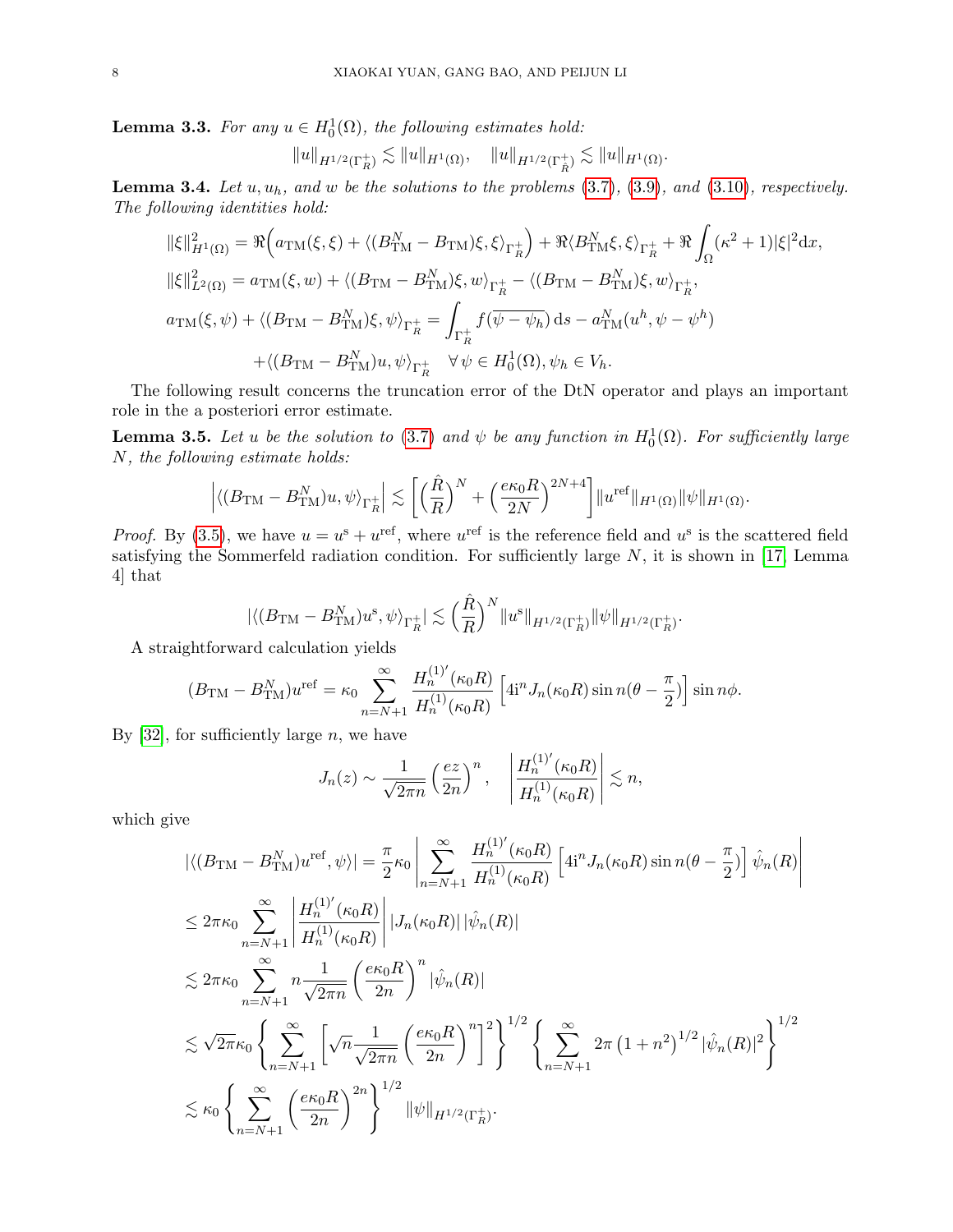For  $N > \frac{e\kappa_0 R}{2}$ , it is easy to verify

$$
\sum_{n=N+1}^{\infty} \left(\frac{e\kappa_0 R}{2n}\right)^{2n} \le \sum_{n=N+1}^{\infty} \left(\frac{e\kappa_0 R}{2N}\right)^{2n} = \frac{\left(\frac{e\kappa_0 R}{2N}\right)^{2N+4}}{1 - \left(\frac{e\kappa_0 R}{2N}\right)^2}.
$$

Hence

$$
\begin{split} |\langle (B_{\text{TM}} - B_{\text{TM}}^N)u^{\text{ref}}, \psi \rangle| &\lesssim \kappa_0 \frac{\left(\frac{e\kappa_0 R}{2N}\right)^{2N+4}}{1 - \left(\frac{e\kappa_0 R}{2N}\right)^2} \sqrt{2\pi R^2} \sqrt{\frac{1}{2\pi R^2}} ||\psi||_{H^{1/2}(\Gamma_R^+)}\\ &\lesssim \frac{\kappa_0}{\sqrt{2\pi} R} \frac{\left(\frac{e\kappa_0 R}{2N}\right)^{2N+4}}{1 - \left(\frac{e\kappa_0 R}{2N}\right)^2} ||u^{\text{ref}}||_{H^1(B_R^+)} ||\psi||_{H^1(\Omega)}\\ &\leq \frac{\kappa_0}{\sqrt{2\pi} R} \frac{1}{1 - \left(\frac{e\kappa_0 R}{2N}\right)^2} \left(\frac{e\kappa_0 R}{2N}\right)^{2N+4} ||u^{\text{ref}}||_{H^1(\Omega)} ||\psi||_{H^1(\Omega)}. \end{split}
$$

Combining the above estimates, we obtain

$$
|\langle (B_{\text{TM}} - B_{\text{TM}}^N)u, \psi \rangle| \lesssim \left(\frac{R'}{R}\right)^N \|u^s\|_{H^{1/2}(\Gamma_R^+)} \|\psi\|_{H^1(\Omega)} + \left(\frac{e\kappa_0 R}{2N}\right)^{2N+4} \|u^{\text{ref}}\|_{H^1(\Omega)} \|\psi\|_{H^1(\Omega)}.
$$

Since

$$
||u^s||_{H^1(\Omega)} = ||u - u^{\text{ref}}||_{H^1(\Omega)} \le ||u||_{H^1(\Omega)} + ||u^{\text{ref}}||_{H^1(\Omega)}
$$

and

$$
||u||_{H^1(\Omega)} \lesssim ||f||_{H^{-1/2}(\Gamma_R^+)},
$$

it suffices to estimate  $f$ . A simple calculation yields

$$
||f||_{H^{-1/2}(\Gamma_R^+)} \le ||\partial_\rho u^{\text{ref}}||_{H^{-1/2}(\Gamma_R^+)} + ||B_{\text{TM}} u^{\text{ref}}||_{H^{-1/2}(\Gamma_R^+)} \n\lesssim ||\partial_\rho u^{\text{ref}}||_{H^{-1/2}(\Gamma_R^+)} + ||u^{\text{ref}}||_{H^{1/2}(\Gamma_R^+)}.
$$

Taking the normal derivative of [\(3.4\)](#page-4-2), we get

$$
\partial_{\rho}u^{\text{ref}} = 4\sum_{n=1}^{\infty} \mathrm{i}^{n} \kappa_0 J'_n(\kappa_0 R) \sin n(\theta - \frac{\pi}{2}) \sin n\phi.
$$

It follows from the definition of the norm on  $H^{-1/2}(\Gamma_R^+)$  that

$$
\|\partial_{\rho}u^{\text{ref}}\|_{H^{-1/2}(\Gamma_R^+)} \lesssim 2\pi \left\{ \sum_{n=1}^{\infty} \left(1+n^2\right)^{-1/2} \kappa_0^2 \left| J'_n(\kappa_0 R) \sin n(\theta - \frac{\pi}{2}) \right|^2 \right\}^{1/2}
$$
  

$$
\lesssim 2\pi \left\{ \sum_{n=1}^{\infty} \left(1+n^2\right)^{-1/2} \kappa_0^2 \left| \frac{J'_n(\kappa_0 R)}{J_n(\kappa_0 R)} \right|^2 |J_n(\kappa_0 R)|^2 \left| \sin n(\theta - \frac{\pi}{2}) \right|^2 \right\}^{1/2}.
$$

For sufficiently large n, we have from the asymptotic property of the Bessel function  $J_n$  (cf. [\[32\]](#page-22-10)) that

$$
\frac{J'_n(z)}{J_n(z)} = \frac{J_{n-1}(z)}{J_n(z)} - \frac{n}{z} \sim \frac{\sqrt{n}}{\sqrt{n-1}} \left(\frac{n}{n-1}\right)^{n-1} \frac{2n}{ez} - \frac{n}{z} \sim \frac{n}{z}.
$$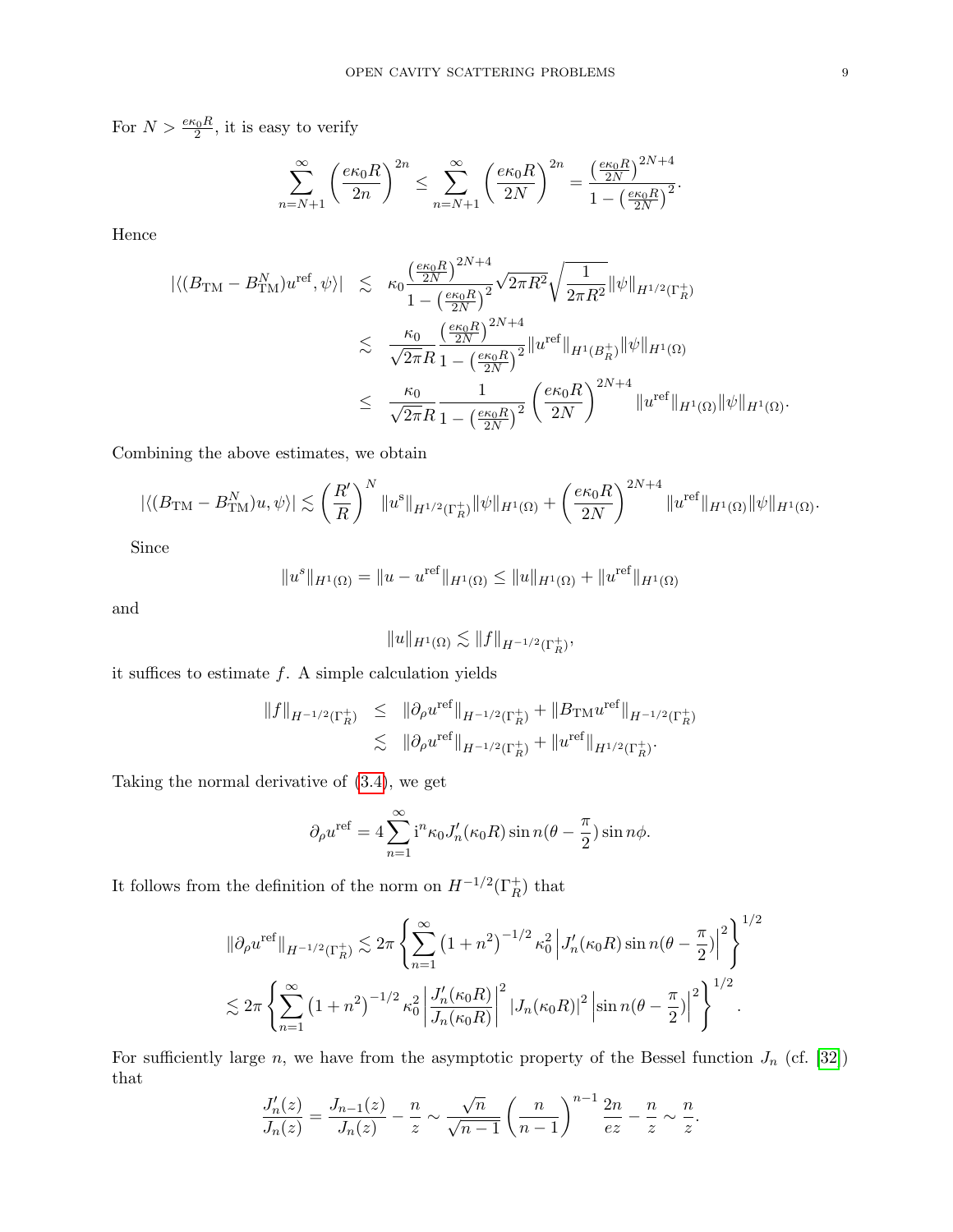Hence

$$
\|\partial_{\rho}u^{\text{ref}}\|_{H^{-1/2}(\Gamma_R^+)} \leq 2\pi \left\{ \sum_{n=1}^{\infty} (1+n^2)^{-1/2} \kappa_0^2 n^2 \left| J_n(\kappa_0 R) \sin n(\theta - \frac{\pi}{2}) \right|^2 \right\}^{1/2}
$$
  

$$
\leq \left\{ 2\pi \sum_{n=1}^{\infty} (1+n^2)^{1/2} \kappa_0^2 |J_n(\kappa_0 R)|^2 \left| \sin n(\theta - \frac{\pi}{2}) \right|^2 \right\}^{1/2}
$$
  

$$
= \|u^{\text{ref}}\|_{H^{1/2}(\Gamma_R^+)}.
$$

Noting

$$
||f||_{H^{-1/2}(\Gamma_R^+)} \lesssim ||u^{\textup{ref}}||_{H^{1/2}(\Gamma_R^+)} \lesssim ||u^{\textup{ref}}||_{H^1(\Omega)},
$$

we complete the proof.  $\Box$ 

Remark 3.6. We notice that the result and proof of Lemma [3.5](#page-7-0) is different from those for the scattering problems in periodic structures [\[18,](#page-21-16)[26,](#page-22-11)[31\]](#page-22-8). For the latter problems, the DtN operators are defined on a straight line or plane surface and have only finitely many terms when acting on the incident fields. For our case, the DtN operator is defined on a semi-circle and is still an infinite series when acting on the reference field, which results in an extra term in the estimate given in Lemma [3.5.](#page-7-0)

**Lemma 3.7.** Let w be the solution of the dual problem  $(3.10)$ . Then the following estimate holds:

$$
|\langle (B_{\mathrm{TM}} - B_{\mathrm{TM}}^N) \xi, w \rangle_{\Gamma_R^+}| \le N^{-2} ||\xi||_{H^1(\Omega)}^2.
$$

*Proof.* Since  $w = 0$  on  $\Gamma_g$ , it admits the Fourier series expansion in terms of the sin functions

$$
w(r,\phi) = \sum_{n=1}^{\infty} \hat{w}^{(n)}(r) \sin n\phi, \quad r \in [R',R], \phi \in [0,\pi],
$$

where  $w^{(n)}(r)$  are the Fourier coefficients. Following the same proof as that in [\[17,](#page-21-19) Lemma 5], we may show the desired result.  $\Box$ 

The following theorem presents the a posteriori error estimate and is the main result for the TM polarization. By Lemma [\(3.5\)](#page-7-0), the proof is essentially the same as that for [\[17,](#page-21-19) Theorem 1]. The details are omitted for brevity.

<span id="page-9-0"></span>**Theorem 3.8.** Let u and  $u_h$  be the solution of  $(3.7)$  and  $(3.9)$ , respectively. There exists a positive integer  $N_0$  independent of h such that for  $N > N_0$ , the following a posteriori error estimate holds:

$$
||u - u^{h}||_{H^{1}(\Omega)} \lesssim \left(\sum_{T \in M_{h}} \eta_{T}^{2}\right)^{1/2} + \left[\left(\frac{\hat{R}}{R}\right)^{N} + \left(\frac{e\kappa_{0}R}{2N}\right)^{2N+4}\right]||u^{ref}||_{H^{1}(\Omega)}.
$$

3.4. Adaptive FEM algorithm. It is shown in Theorem [3.8](#page-9-0) that the a posteriori error consists of two parts: the finite element discretization error  $\varepsilon_h$  and the DtN operator truncation error  $\varepsilon_N$ , where

<span id="page-9-1"></span>
$$
\varepsilon_h = \left(\sum_{K \in \mathcal{M}_h} \eta_T^2\right)^{1/2}, \quad \varepsilon_N = \left[\left(\frac{\hat{R}}{R}\right)^N + \left(\frac{e\kappa_0 R}{2N}\right)^{2N+4}\right] \|u^{\text{ref}}\|_{H^1(\Omega)}.
$$
\n(3.11)

In the implementation, based on [\(3.11\)](#page-9-1), the parameters  $\hat{R}$ , R, and N can be chosen appropriately such that the finite element discretization error is not contaminated by the truncation error, i.e.,  $\varepsilon_N$ is required to be small compared with  $\varepsilon_h$ , for instance,  $\varepsilon_N \leq 10^{-8}$  $\varepsilon_N \leq 10^{-8}$  $\varepsilon_N \leq 10^{-8}$ . Table 1 shows the algorithm of the adaptive finite element DtN method for solving the open cavity scattering problem in the TM polarization.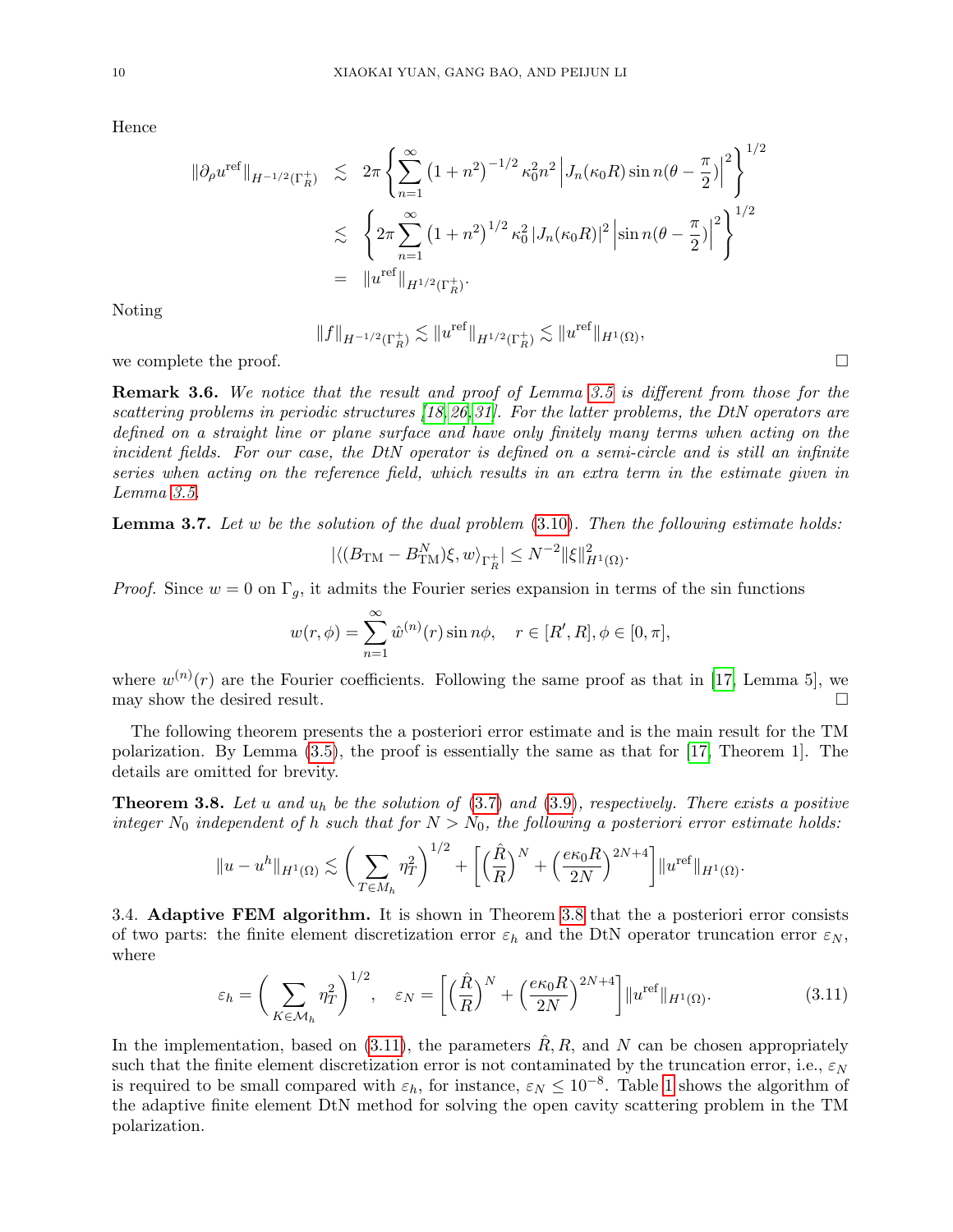Table 1. The adaptive finite element DtN method for TM polarization.

- (1) Given the tolerance  $\varepsilon > 0$  and the parameter  $\tau \in (0, 1)$ .
- (2) Fix the computational domain  $\Omega$  by choosing R.
- (3) Choose  $R'$  and N such that  $\epsilon_N \leq 10^{-8}$ .
- (4) Construct an initial triangulation  $\mathcal{M}_h$  over  $\Omega$  and compute error estimators.
- (5) While  $\varepsilon_h > \varepsilon$  do
- (6) refine mesh  $\mathcal{M}_h$  according to the strategy

if 
$$
\eta_{\hat{T}} > \tau \max_{T \in \mathcal{M}_h} \eta_T
$$
, refine the element  $\hat{T} \in \mathcal{M}_h$ ,

- (7) denote refined mesh still by  $\mathcal{M}_h$ , solve the discrete problem [\(3.9\)](#page-6-0) on the new mesh  $\mathcal{M}_h$ ,
- (8) compute the corresponding error estimators.
- <span id="page-10-1"></span>(9) End while.

# 4. TE polarization

<span id="page-10-0"></span>In this section, we consider the TE polarization. Since the discussions are similar to the TM polarization, we briefly present the parallel results without providing the details.

In TE polarization, the total field  $u$  satisfies the boundary value problem of the generalized Helmholtz equation

$$
\begin{cases} \nabla \cdot (\kappa^{-2} \nabla u) + u = 0 & \text{in } \Omega, \\ \n\partial_{\nu} u = 0 & \text{on } S \cup \Gamma_g. \n\end{cases} \tag{4.1}
$$

Consider the same plane incident wave  $u^i(x_1, x_2) = e^{i(\alpha x_1 - \beta x_2)}$ . Due to the homogeneous Neumann boundary condition on  $\Gamma_g$ , the reflected field is

$$
u^{r}(x_1, x_2) = e^{i(\alpha x_1 + \beta x_2)}.
$$

By the Jacobi–Anger identity, the reference wave  $u^{\text{ref}} = u^{\text{i}} + u^{\text{r}}$  admits the following expansion:

<span id="page-10-2"></span>
$$
u^{\text{ref}}(x_1, x_2) = 2J_0(\kappa_0 r) + 4\sum_{n=1}^{\infty} i^n J_n(\kappa_0 r) \cos n(\theta - \pi/2) \cos n\phi.
$$
 (4.2)

Once again, the total field  $u$  is assumed to be composed of the reference field  $u^{\text{ref}}$  and the scattered field  $u^s$ , i.e.,

$$
u = u^{\text{ref}} + u^{\text{s}},
$$

where the scattered field  $u^s$  is also required to satisfy the Sommerfeld radiation condition

$$
\lim_{r=|x|\to\infty} r^{1/2}(\partial_r u^s - i\kappa_0 u^s) = 0.
$$

Let  $u \in L^2_{\text{TE}}(\Gamma_R^+) = \{u \in L^2(\Gamma_R^+) : \partial_{\phi}u(R,0) = \partial_{\phi}u(R,\pi) = 0\}$ . For any  $u \in L^2_{\text{TE}}$ , it has the Fourier series expansion

$$
u(R, \phi) = \sum_{n=0}^{\infty} a_n \cos n\phi,
$$

where

$$
a_0 = \frac{1}{\pi} \int_0^{\pi} u(R, \phi) d\phi, \quad a_n = \frac{2}{\pi} \int_0^{\pi} u(R, \phi) \cos n\phi d\phi.
$$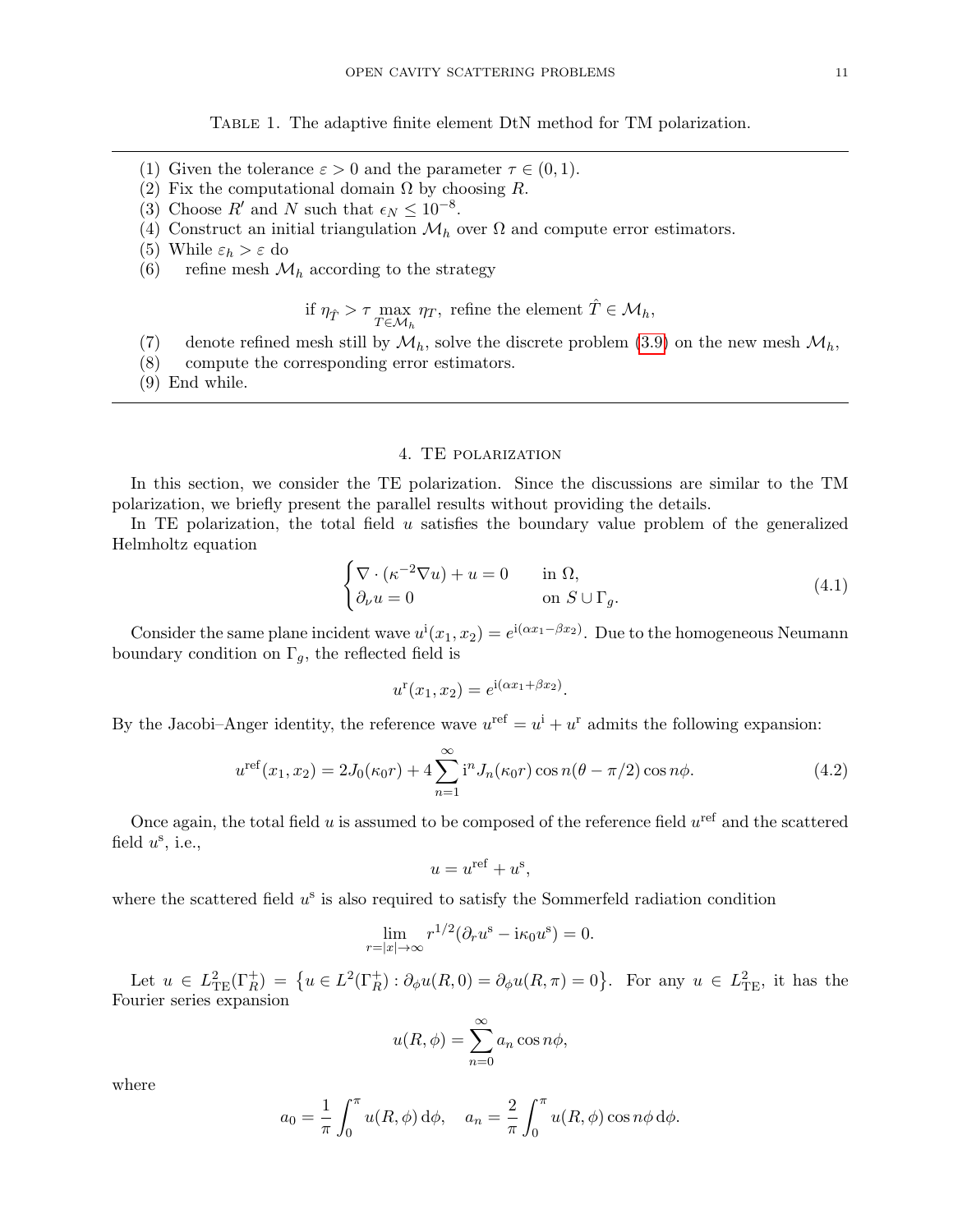$\text{Define the trace function space } H^s_{\text{TE}}(\Gamma_R^+) = \left\{ u \in L^2_{\text{TE}}(\Gamma_R^+): \|u\|_{H^s_{\text{TE}}(\Gamma_R^+)} \leq \infty \right\}, \text{ where the } H^s_{\text{TE}}(\Gamma_R^+)$ norm is given by  $1/2$ 

$$
||u||_{H_{\rm TE}^s(\Gamma_R^+)}^2 = \left(\sum_{n=0}^{\infty} (1+n^2)^s |a_n|^2\right)^{1/2}.
$$

Following [\[23\]](#page-22-6), we introduce the DtN operator

<span id="page-11-0"></span>
$$
B_{\text{TE}}u(R,\phi) = \kappa_0 \sum_{n=0}^{\infty} \frac{H_n^{(1)'}(\kappa_0 R)}{H_n^{(1)}(\kappa_0 R)} a_n \cos n\phi.
$$
 (4.3)

It is shown in [\[23\]](#page-22-6) that  $B_{\text{TE}}: H^{1/2}_{\text{TE}}(\Gamma_R^+) \to H^{1/2}_{\text{TE}}(\Gamma_R^+)$  is continuous. The following TBC can be imposed for the TE polarized wave field:

$$
\partial_{\rho}u = B_{\mathrm{TE}}u + g \quad \text{on } \Gamma_R^+,
$$

where  $g = \partial_{\rho}u^{\text{ref}} - B_{\text{TE}}u^{\text{ref}}$ . Substituting [\(4.2\)](#page-10-2) into [\(4.3\)](#page-11-0) and using the Wronskian identity, we get explicitly

$$
g = -\frac{4\,\mathrm{i}}{\pi R} \frac{1}{H_0^{(1)}(\kappa_0 R)} - \frac{8}{\pi R} \sum_{n=1}^{\infty} \frac{\mathrm{i}^{n+1}}{H_n^{(1)}(\kappa_0 R)} \cos n(\theta - \pi/2) \cos n\phi.
$$

Therefore, the open cavity scattering problem in TE polarization can be reduced equivalently into the boundary value problem

$$
\begin{cases} \nabla \cdot (\kappa^{-2} \nabla u) + u = 0 & \text{in } \Omega, \\ \partial_{\nu} u = 0 & \text{on } S \cup \Gamma_g, \\ \partial_{\rho} u - B_{\text{TE}} u = g & \text{on } \Gamma_R^+ . \end{cases}
$$

The corresponding variational formulation is to find  $u \in H^1(\Omega)$  such that

<span id="page-11-1"></span>
$$
a_{\mathrm{TE}}(u,v) = \kappa_0^{-2} \int_{\Gamma_R^+} g\bar{v} \,ds \quad \forall \, v \in H^1(\Omega),\tag{4.4}
$$

where the sesquilinear form  $a_{\text{TE}}: H^1(\Omega) \times H^1(\Omega) \to \mathbb{C}$  is defined as

$$
a_{\mathrm{TE}}(u,v) = \int_{\Omega} \kappa^{-2} \nabla u \cdot \nabla \bar{v} \,dx - \int_{\Omega} u \bar{v} \,dx - \kappa_0^{-2} \int_{\Gamma_R^+} B_{\mathrm{TE}} u \,\bar{v} \,ds.
$$

**Theorem 4.1.** The variational problem [\(4.4\)](#page-11-1) has a unique solution  $u \in H^1(\Omega)$ , which satisfies the estimate

$$
\|u\|_{H^1(\Omega)}\lesssim \|g\|_{H^{-1/2}(\Gamma_R^+)}.
$$

4.1. Finite element approximation. Denote by  $\mathcal{M}_h$  a regular triangulation of  $\Omega$ . Let  $V_h \subset H^1(\Omega)$ be a conforming finite element space, i.e.,

$$
V_h := \{ v_h \in C(\overline{\Omega}) : v_h|_T \in P_m(K) \quad \forall T \in \mathcal{M}_h \}.
$$

The DtN operator [\(4.3\)](#page-11-0) needs to be truncated into a sum of finitely many terms

$$
B_{\text{TE}}^{N} u = \kappa_0 \sum_{n=0}^{N} \frac{H_n^{(1)'}(\kappa_0 R)}{H_n^{(1)}(\kappa_0 R)} a_n \cos n\phi.
$$

The finite element approximation of variational problem [\(4.4\)](#page-11-1) reads as follows: find  $u_h \in V_h$  such that

<span id="page-11-2"></span>
$$
a_{\rm TE}^N(u^h, v^h) = \kappa_0^{-2} \int_{\Gamma_R^+} g \,\overline{v^h} \, \mathrm{d}s \quad \forall \, v^h \in V_h,\tag{4.5}
$$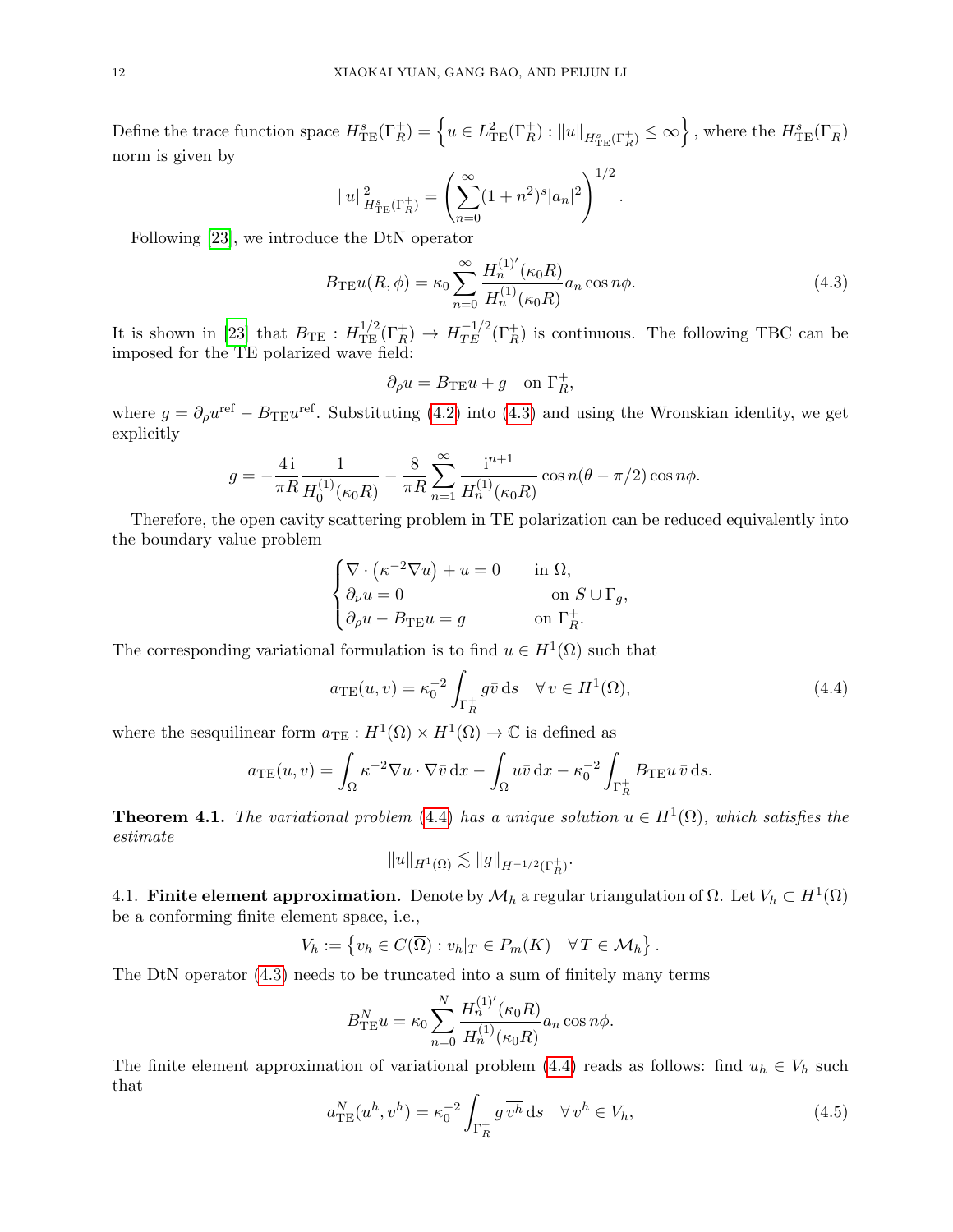where the sesquilinear form  $a_{\text{TE}}^N : V_h \times V_h \to \mathbb{C}$  is defined by

$$
a_{\rm TE}^N(u^h, v^h) = \int_{\Omega} \kappa^{-2} \nabla u^h \cdot \nabla \overline{v^h} \, dx - \int_{\Omega} u^h \, \overline{v^h} \, dx - \kappa_0^{-2} \int_{\Gamma_R^+} B_{\rm TE}^N u^h \, \overline{v^h} \, ds.
$$

Similarly, we may assume that the variational problem [\(4.5\)](#page-11-2) has a unique solution  $u_h \in V_h$  when  $h$  is sufficiently small and  $N$  is sufficiently large.

4.2. A posteriori error analysis. Denote the jump residual of the interior edges as

$$
J_e = -\left(\kappa^{-2} \nabla u^h|_{T_1} \cdot \nu_1 + \kappa^{-2} \nabla u^h|_{T_2} \cdot \nu_2\right).
$$

For any boundary edge  $e \subset \Gamma_R^+$  $R<sub>R</sub>$ , the jump residual is defined as

$$
J_e = 2\kappa_0^{-2} (B_{\text{TE}}^N u^h - \nabla u^h \cdot \nu - g).
$$

For any triangle  $T \in \mathcal{M}_h$ , denote by  $\eta_T$  the local error estimator:

$$
\eta_T = h_T \|H_{\text{TE}} u^h\|_{L^2(T)} + \left(\frac{1}{2} \sum_{e \in \partial T} h_e \|J_e\|_{L^2(e)}^2\right)^{1/2}
$$

where  $H_{\text{TE}}$  is the generalized Helmholtz operator given by  $H_{\text{TE}}u = \nabla \cdot (\kappa^{-2} \nabla u) + u$ .

The following theorem is the main result for the TE polarization. It presents the a posteriori error estimate between the solution of the open cavity scattering problem and the finite element solution.

**Theorem 4.2.** Let u and  $u_h$  be the solution of  $(4.4)$  and  $(4.5)$ , respectively. There exists a positive integer  $N_0$  independent of h such that for  $N > N_0$ , the following a posteriori error estimate holds:

$$
||u - u^{h}||_{H^{1}(\Omega)} \lesssim \left(\sum_{T \in M_{h}} \eta_{T}^{2}\right)^{1/2} + \left[\left(\frac{\hat{R}}{R}\right)^{N} + \left(\frac{e\kappa_{0}R}{2N}\right)^{2N+4}\right]||u^{ref}||_{H^{1}(\Omega)}.
$$

The algorithm of the finite element DtN method for the TE polarization is the same as that for the TM polarization.

### 5. TBC matrices

<span id="page-12-0"></span>The stiffness matrix A arising from the discrete problem  $(3.9)$  or  $(4.5)$  can be written as

$$
A=B-F,
$$

where the matrix  $B$  comes from

$$
\int_{\Omega} (\nabla u \cdot \nabla \bar{v} - \kappa^2 u \bar{v}) \mathrm{d}x
$$

for the TM polarization or

$$
\int_{\Omega} (\kappa^{-2} \nabla u \cdot \nabla \bar{v} - u \bar{v}) \mathrm{d}x
$$

for the TE polarization, while the matrix  $F$  accounts for the TBC part. Since the matrix  $B$  can be constructed in a standard way of the finite element method, we focus on building the TBC matrix F in this section.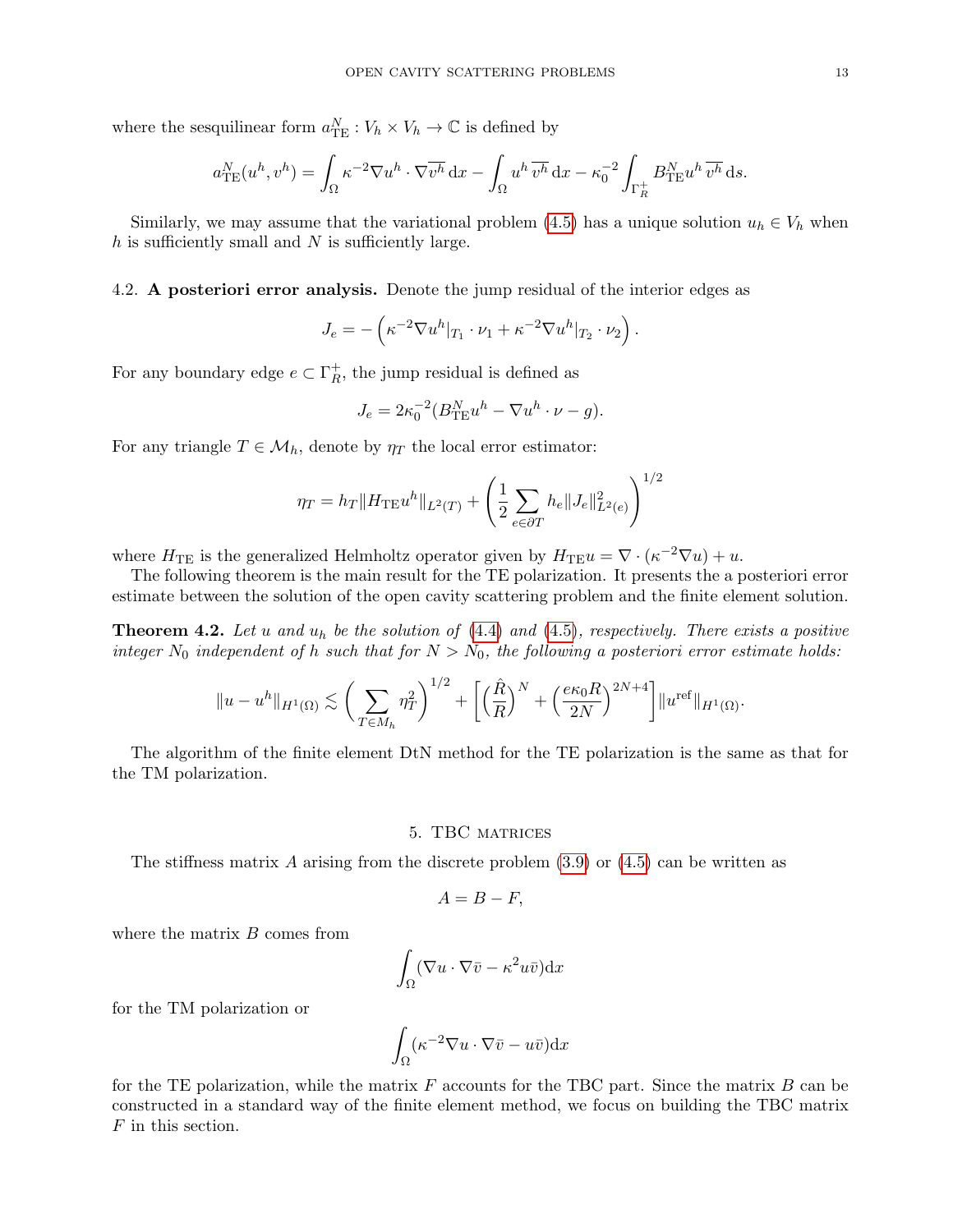5.1. **TM polarization.** Let  $\mathcal{M}_h$  be a regular triangulation of the computational domain  $\Omega$ . Correspondingly, the upper semi-circle  $\Gamma_R^+$  is approximated by line segments denoted by  $\widehat{x_1 \cdots x_M}$ , where  $x_i = R(\cos \phi_i, \sin \phi_i), \phi_i < \phi_{i+1}, i = 1, \dots, M-1$ . Denote the distance between each pair of adjacent points by  $l_i = |x_i - x_{i-1}|$ .

On the boundary  $x_1 \cdots x_M$ , let the finite element solution be given by

$$
u(x) = \sum_{i=1}^{M} u(x_i) L_i(x),
$$

where  $L_i$  are the basis functions defined as

$$
L_i(x) = \begin{cases} \frac{(x_{i+1} - x)}{l_{i+1}} \cdot \frac{(x_{i+1} - x_i)}{l_{i+1}}, & x \in \widehat{x_i x_{i+1}}, \\ \frac{(x - x_{i-1})}{l_i} \cdot \frac{(x_i - x_{i-1})}{l_i}, & x \in \widehat{x_{i-1} x_i.} \end{cases}
$$

Since the DtN operator is defined on the upper semi-circle  $\Gamma_R^+$ , there are no points to the right of  $x_1$ or to the left of  $x_M$ . For the convenience of discussion, we extend the basis functions by zero to the line segments  $\widehat{x_0x_1}$  and  $\widehat{x_1x_1}$ .

By a straight forward computation, the Fourier coefficients of  $u$  can be obtained as

$$
u^{(n)}(R) = \frac{2}{\pi R} \sum_{i=1}^{M} u(R, \phi_i) \left[ \left( \frac{1}{6} l_i \sin(n\phi_{i-1}) + \frac{1}{3} l_i \sin(n\phi_i) \right) + \left( \frac{1}{3} l_{i+1} \sin(n\phi_i) + \frac{1}{6} l_{i+1} \sin(n\phi_{i+1}) \right) \right].
$$

Substituting the above equation into the truncated DtN operator [\(3.8\)](#page-5-2) yields

$$
B_{\text{TM}}^N u(R,\phi) = \sum_{n=1}^N \alpha^{(n)} \sum_{i=1}^M \beta_i^{(n)} u(R,\phi_i) \sin(n\phi),
$$

where

$$
\alpha^{(n)} = \frac{2}{\pi R} \kappa_0 \frac{H_n^{(1)'}(\kappa_0 R)}{H_n^{(1)}(\kappa_0 R)},
$$
  

$$
\beta_i^{(n)} = \left(\frac{1}{6} l_i \sin(n\phi_{i-1}) + \frac{1}{3} l_i \sin(n\phi_i)\right) + \left(\frac{1}{3} l_{i+1} \sin(n\phi_i) + \frac{1}{6} l_{i+1} \sin(n\phi_{i+1})\right).
$$

Noting that the basis functions  $L_i$  are real-valued, we can compute the TBC matrix as follows

$$
\int_{\Gamma_R^+} (B_{\rm TM}^N u) L_j ds = \sum_{i=1}^M \left[ \sum_{n=1}^N \alpha^{(n)} \beta_i^{(n)} \int_{\Gamma_R^+} \sin(n\phi) L_j(x) ds \right] u(R, \phi_i) \approx \sum_{i=1}^M F_{ji} u(R, \phi_i),
$$

where

$$
F_{ji} = \sum_{n=1}^{N} \alpha^{(n)} \beta_i^{(n)} \gamma_j^{(n)}
$$

and

$$
\gamma_j^{(n)} = \left(\frac{1}{6}l_j\sin(n\phi_{j-1}) + \frac{1}{3}l_j\sin(n\phi_j)\right) + \left(\frac{1}{3}l_{j+1}\sin(n\phi_j) + \frac{1}{6}l_{j+1}\sin(n\phi_{j+1})\right).
$$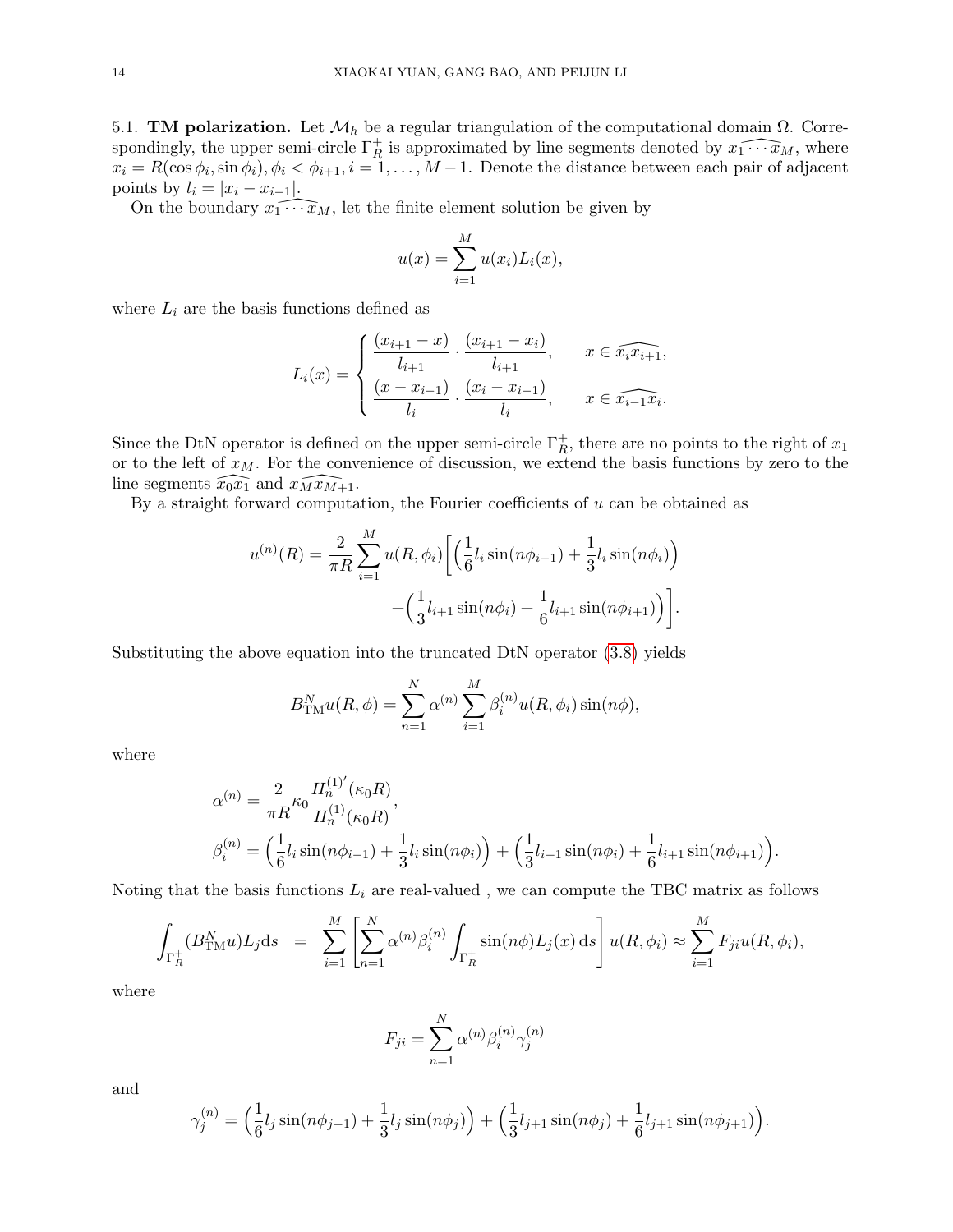5.2. TE polarization. In this section, we consider how to construct the matrix B for the TE polarization. Using the same basis functions as those for the TM polarization, we can expand the finite element solution  $u$  on the boundary as

$$
u(x) = \sum_{i=1}^{M} u(x_i) L_i(x).
$$

It follows from the straight forward calculation that the Fourier coefficients of u are

$$
u^{(0)}(R) = \frac{1}{\pi R} \sum_{i=1}^{N} u(R, \theta_i) \left(\frac{1}{2}l_i + \frac{1}{2}l_{i+1}\right),
$$
  

$$
u^{(n)}(R) = \frac{2}{\pi R} \sum_{i=1}^{N} u(R, \phi_i) \left[\left(\frac{1}{6}l_i \cos(n\phi_{i-1}) + \frac{1}{3}l_i \cos(n\phi_i)\right) + \left(\frac{1}{3}l_{i+1} \cos(n\phi_i) + \frac{1}{6}l_{i+1} \cos(n\phi_{i+1})\right)\right], \quad n \ge 1.
$$

Substituting the Fourier coefficients into the truncated DtN operator  $B_{\text{TE}}^{N}$ , we get

$$
B_{\text{TE}}^{N} u = \sum_{n=0}^{N} \alpha^{(n)} \sum_{i=1}^{M} \beta_i^{(n)} u(R, \phi_i) \cos(n\phi),
$$

where

$$
\alpha^{(0)} = \frac{\kappa_0}{\pi R}\frac{H_0^{(1)'}(\kappa_0 R)}{H_0^{(1)}(\kappa_0 R)}, \quad \alpha^{(n)} = \frac{2\kappa_0}{\pi R}\frac{H_n^{(1)'}(\kappa_0 R)}{H_n^{(1)}(\kappa_0 R)}, \quad n \ge 1,
$$

and

$$
\beta_i^{(0)} = \frac{1}{2}l_i + \frac{1}{2}l_{i+1},
$$
  
\n
$$
\beta_i^{(n)} = \left(\frac{1}{6}l_i\cos(n\phi_{i-1}) + \frac{1}{3}l_i\cos(n\phi_i)\right) + \left(\frac{1}{3}l_{i+1}\cos(n\phi_i) + \frac{1}{6}l_{i+1}\cos(n\phi_{i+1})\right), \quad n \ge 1.
$$

Then the TBC matrix can be obtained as follows

$$
F_{ji} = \sum_{n=0}^{N} \alpha^{(n)} \beta_i^{(n)} \int_{\Gamma_R^+} \cos(n\phi) L_j \, \mathrm{d}s \approx \sum_{n=0}^{N} \alpha^{(n)} \beta_i^{(n)} \gamma_j^{(n)},
$$

where

$$
\gamma_j^{(0)} = \frac{1}{2}l_j + \frac{1}{2}l_{j+1},
$$
  
\n
$$
\gamma_j^{(n)} = \left(\frac{1}{6}l_j\cos(n\phi_{j-1}) + \frac{1}{3}l_j\cos(n\phi_j)\right) + \left(\frac{1}{3}l_{j+1}\cos(n\phi_j) + \frac{1}{6}l_{j+1}\cos(n\phi_{j+1})\right), \quad n \ge 1.
$$

## 6. Radar cross section

<span id="page-14-0"></span>The physical parameter of interest is the radar cross section (RCS), which measures the detectability of a target by a radar system. In two dimensions, the RCS is defined by

$$
\sigma(\varphi):=\lim_{r\to\infty}2\pi r\frac{|u^{\rm s}(r,\varphi)|^2}{|u^{\rm i}|^2},
$$

where  $u^i$  and  $u^s$  are the incident and scattered fields, respectively,  $\varphi$  is the observation angle. Since the incident wave is chosen to be a plane wave, the RCS reduces to

$$
\sigma(\varphi) = \lim_{r \to \infty} 2\pi r |u^{\rm s}(r, \varphi)|^2.
$$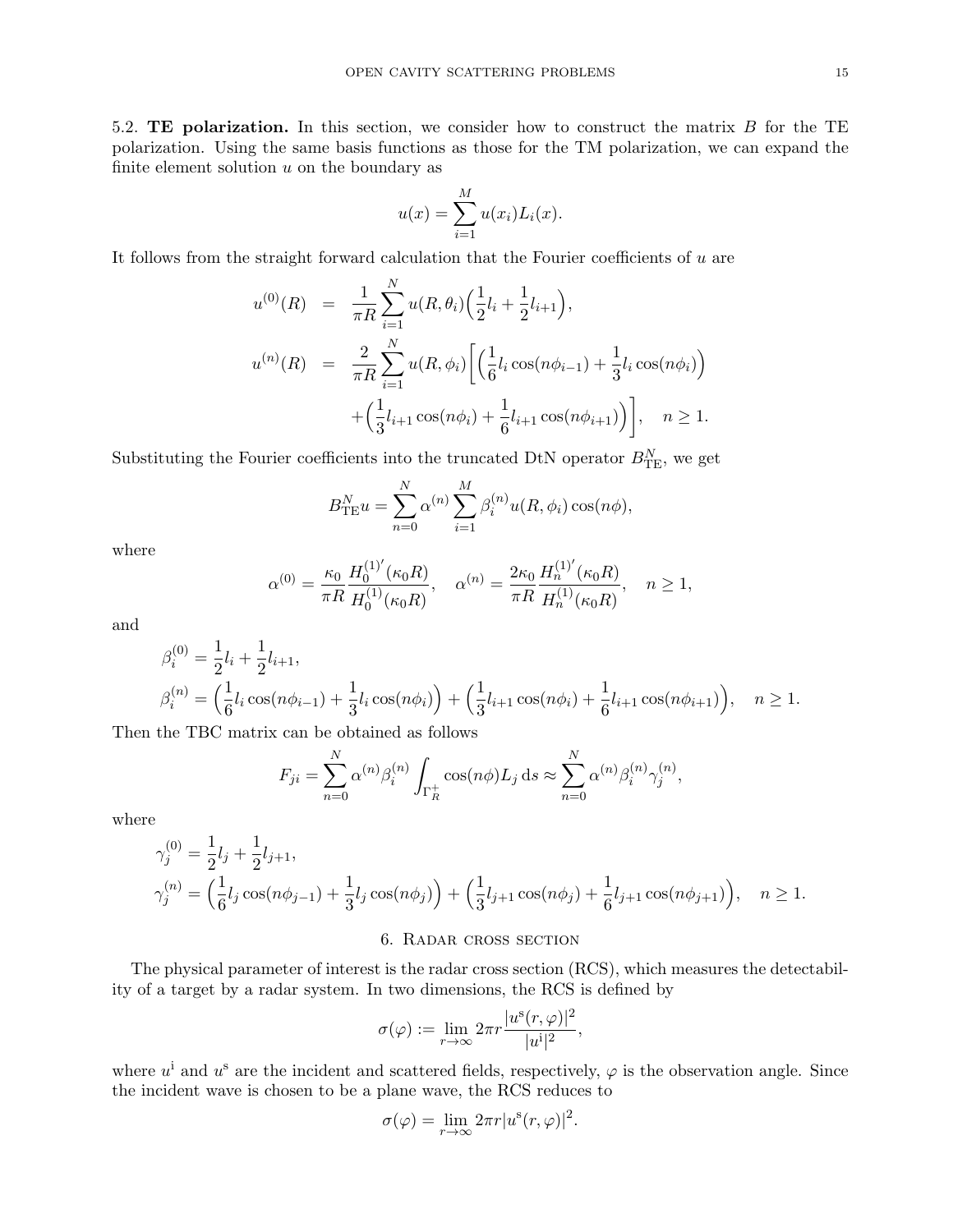When the incident angle  $\theta$  and the observation angle  $\varphi$  are the same,  $\sigma$  is called the backscatter RCS, which is defined by

Backscatter 
$$
\text{RCS}(\sigma)(\varphi) = 10 \log \sigma(\varphi) \text{dB}
$$
.

In this section, we derive the formulas of the backscatter RCS when the scattered field is measured on the aperture  $\Gamma$  and on the upper semi-circle  $\Gamma_R^+$ , respectively.

6.1. **TM polarization with measurement on Γ.** Let  $x = (x_1, x_2)$  and  $y = (y_1, y_2)$  be the observation point and the source point, respectively. The fundamental solution for the two dimensional Helmholtz equation is defined by

$$
\Phi(x, y) = \frac{1}{4} H_0^{(1)}(\kappa |x - y|),
$$

where  $H_0^{(1)}$  $\int_0^{(1)}$  is the Hankel function of the first kind with order 0.

In the TM polarization, the half space Green's function is

$$
G_{\text{TM}}(x, y) = \Phi(x, y) - \Phi(\tilde{x}, y),
$$

where  $\tilde{x} = (x_1, -x_2)$  is the reflection point of x with respect to the  $x_1$ -axis. Let  $x = r(\cos \varphi, \sin \varphi)$ . We have from the Helmholtz equation and the Green theorem of the second kind that

$$
-u^{s}(x) = \int_{\Omega} \left( \Delta G_{TM}(x, y) + \kappa^{2} G_{TM}(x, y) \right) u^{s}(y) dy
$$
  

$$
= \frac{e^{i \kappa r}}{\sqrt{r}} \frac{e^{i \frac{\pi}{4}}}{\sqrt{8\pi k}} \int_{\Gamma} u^{s}(y_{1}, 0) 2i\kappa \sin \varphi e^{i\kappa \cos \varphi y_{1}} dy_{1} + o(r^{-1/2}),
$$

where  $\Gamma$  is the aperture of the cavity. Substituting the above equation into the definition of  $\sigma$ , we have

<span id="page-15-0"></span>
$$
\sigma(\varphi) = \kappa \left| \sin \varphi \int_{\Gamma} u^s(y_1, 0) e^{i\kappa \cos \varphi y_1} dy_1 \right|^2.
$$
 (6.1)

6.2. TE polarization with measurement on  $\Gamma$ . In the TE polarization, the half space Green's function is

$$
G_{\rm TE}(x, y) = \Phi(x, y) + \Phi(\tilde{x}, y).
$$

By Green's theorem, we may similarly obtain

$$
-u^{s}(x) = 2\frac{e^{i\kappa r}}{\sqrt{r}}\frac{e^{i\frac{\pi}{4}}}{\sqrt{8\pi k}}\int_{\Gamma}\frac{\partial}{\partial y_{2}}u^{s}(y_{1},0)e^{i\kappa \cos \varphi y_{1}}\mathrm{d}y_{1} + o(r^{-1/2}),
$$

which gives

<span id="page-15-1"></span>
$$
\sigma(\varphi) = \frac{1}{\kappa} \left| \int_{\Gamma} \frac{\partial}{\partial y_2} u^s(y_1, 0) e^{i\kappa \cos \varphi y_1} dy_1 \right|^2.
$$
 (6.2)

6.3. TM polarization with measurement on  $\Gamma_R^+$  $R$ . Using the half space Green's function, we may obtain

$$
u^{s}(x) = -\int_{\Gamma_{R}^{+}} G_{TM}(x, y) \frac{\partial}{\partial \nu} u^{s}(y) ds_{y} + \int_{\Gamma_{R}^{+}} \frac{\partial}{\partial \nu(y)} G_{TM}(x, y) u^{s}(y) ds_{y}
$$
  

$$
= \frac{e^{i\kappa r}}{\sqrt{r}} \frac{e^{i\frac{\pi}{4}}}{\sqrt{8\pi \kappa}} R \left\{ \int_{0}^{\pi} \left[ i\kappa \cos(\phi - \varphi) u^{s}(R, \phi) - \frac{\partial}{\partial r} u^{s}(R, \phi) \right] e^{i\kappa R \cos(\phi - \varphi)} d\phi - \int_{0}^{\pi} \left[ i\kappa \cos(\phi + \varphi) u^{s}(R, \phi) - \frac{\partial}{\partial r} u^{s}(R, \phi) \right] e^{i\kappa R \cos(\phi + \varphi)} d\phi \right\} + o(r^{-1/2}).
$$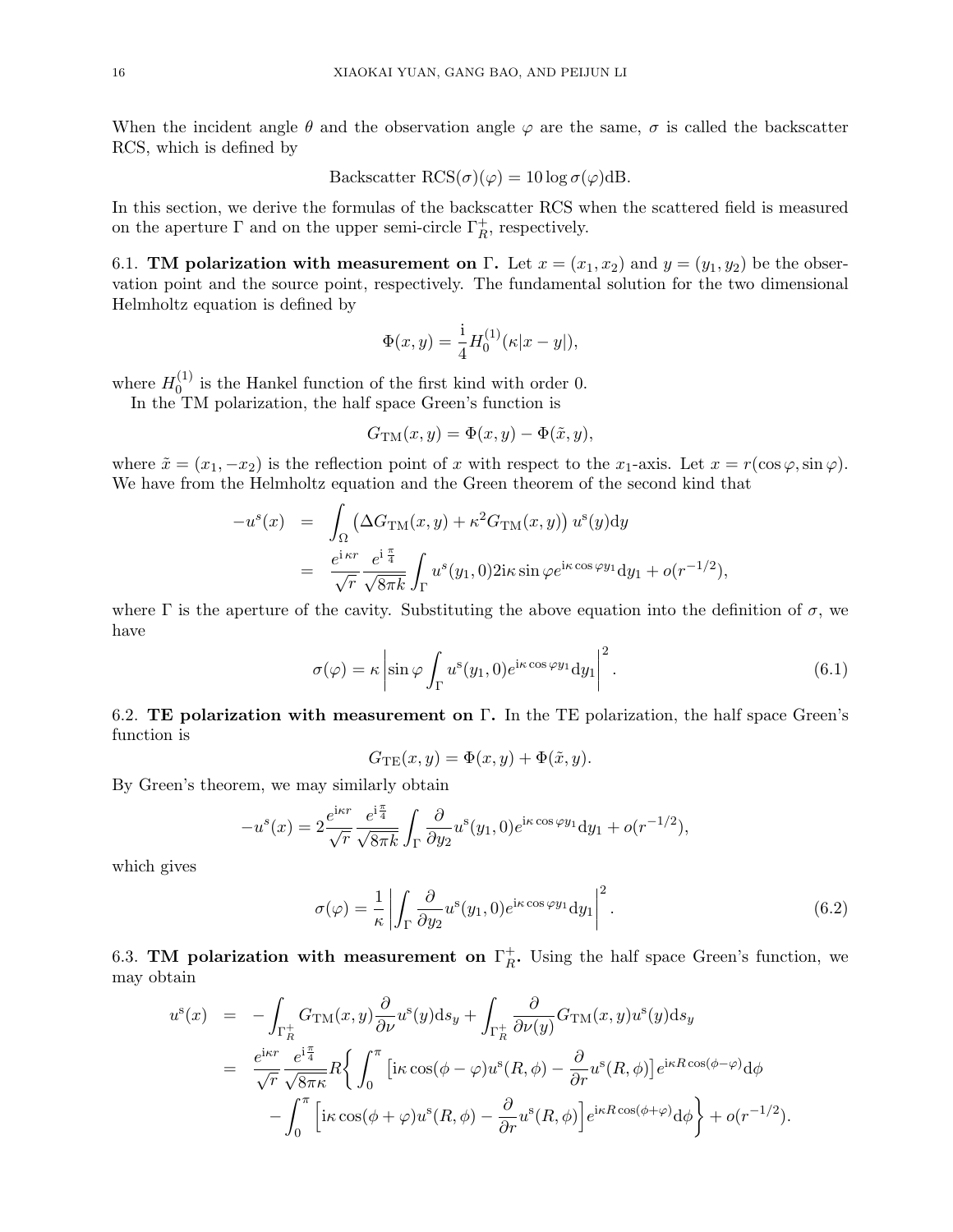Substituting the above equation into  $\sigma$ , we get

<span id="page-16-1"></span>
$$
\sigma(\varphi) = \frac{R^2}{4\kappa} \left| \int_0^\pi \left[ i\kappa \cos(\phi - \varphi) u^s(R, \phi) - \frac{\partial}{\partial r} u^s(R, \phi) \right] e^{i\kappa R \cos(\phi - \varphi)} d\phi \right|
$$

$$
- \int_0^\pi \left[ i\kappa \cos(\phi + \varphi) u^s(R, \phi) - \frac{\partial}{\partial r} u^s(R, \phi) \right] e^{i\kappa R \cos(\phi + \varphi)} d\phi \Big|^2.
$$
(6.3)

6.4. TE polarization with measurement on  $\Gamma_R^+$  $R$ . Using the half space Green's function for the TE polarization, we may similarly obtain

$$
u^{s}(x) = -\int_{\Gamma_{R}^{+}} G_{\text{TE}}(x, y) \frac{\partial}{\partial \nu} u^{s}(y) \mathrm{d}s_{y} + \int_{\Gamma_{R}^{+}} \frac{\partial}{\partial \nu(y)} G_{\text{TE}}(x, y) u^{s}(y) \mathrm{d}s_{y}
$$
  
\n
$$
= \frac{e^{i\kappa r}}{\sqrt{r}} \frac{e^{i\frac{\pi}{4}}}{\sqrt{8\pi\kappa}} R\left\{ \int_{0}^{\pi} \left[ i\kappa \cos(\phi - \varphi) u^{s}(R, \phi) - \frac{\partial}{\partial r} u^{s}(R, \phi) \right] e^{i\kappa R \cos(\phi - \varphi)} \mathrm{d}\phi + \int_{0}^{\pi} \left[ i\kappa \cos(\phi + \varphi) u^{s}(R, \phi) - \frac{\partial}{\partial r} u^{s}(R, \phi) \right] e^{i\kappa R \cos(\phi + \varphi)} \mathrm{d}\phi \right\} + o(r^{-1/2}).
$$

Substituting the above scattered field into  $\sigma$  gives

<span id="page-16-2"></span>
$$
\sigma(\varphi) = \frac{R^2}{4\kappa} \left| \int_0^{\pi} \left[ i\kappa \cos(\phi - \varphi) u^s(R, \phi) - \frac{\partial}{\partial r} u^s(R, \phi) \right] e^{i\kappa R \cos(\phi - \varphi)} d\phi \right|
$$
  
+ 
$$
\int_0^{\pi} \left[ i\kappa \cos(\phi + \varphi) u^s(R, \phi) - \frac{\partial}{\partial r} u^s(R, \phi) \right] e^{i\kappa R \cos(\phi + \varphi)} d\phi \Big|^{2}.
$$
 (6.4)

#### 7. Numerical experiments

<span id="page-16-0"></span>In this section, we present some examples to demonstrate the numerical performance of the proposed method. All the following experiments are done by using FreeFem [\[13\]](#page-21-20).

7.1. Example 1. This is a benchmark example which is frequently used to test the numerical solutions [\[20\]](#page-21-21). We consider the TM polarized wave fields. The cavity is a rectangle with width  $\lambda$  and depth  $0.25\lambda$ . The geometry of the cavity is shown in Figure [2.](#page-17-0) The wavenumber in the free space is  $\kappa_0 = 32\pi$  and wavelength  $\lambda = 2\pi/\kappa_0 = 1/16$ . The TBC is imposed on the semi-circle with radius a half wavelength. The TBC truncation number  $N = 20$ . We consider two cases: an empty cavity and a cavity filled with a lossy medium with the electric permittivity  $\epsilon = 4 + i$  and the magnetic permeability  $\mu = 1$ . First, we compute the backscatter RCS based on [\(6.3\)](#page-16-1) by using the adaptive finite element DtN method. The adaptive mesh refinement is stopped when the total number of nodal points is over 15000. The backscatter RCS is shown as solid lines for both cases in Figure [2.](#page-17-0) To make a comparison, we also compute the backscatter RCS based on [\(6.1\)](#page-15-0) by using the coupling of finite element method and boundary integral method (FEMBIM) proposed in [\[24\]](#page-22-4). The compared result is obtained by using a uniform mesh with the total number of nodal points 101105. Clearly, we can get the same accuracy but with a relatively small number of nodal points by applying the adaptive finite element DtN method. Using the incident angle  $\theta = \pi/3$  as a representative example, we present the refined mesh after 4 iterations with a total number of nodal points 1674 in Figure [3.](#page-17-1) As expected, the mesh is refined locally near the two corners of the cavity. The a posteriori error estimates are plotted in Figure [3](#page-17-1) to show the convergence rate of the method. It indicates that the meshes and the associated numerical complexity are quasi-optimal, i.e.,  $\varepsilon_h = O(D \text{of}^{-1/2}_h)$  holds asymptotically, where  $DoF_h$  is the degree of freedom or the number of nodal points for the mesh  $\mathcal{M}_h$ . Using the same incident angle  $\theta = \pi/3$ , we compare the backscatter RCS by using the finite element DtN method with the adaptive mesh and uniform mesh refinements in Table [2.](#page-18-0) Clearly, it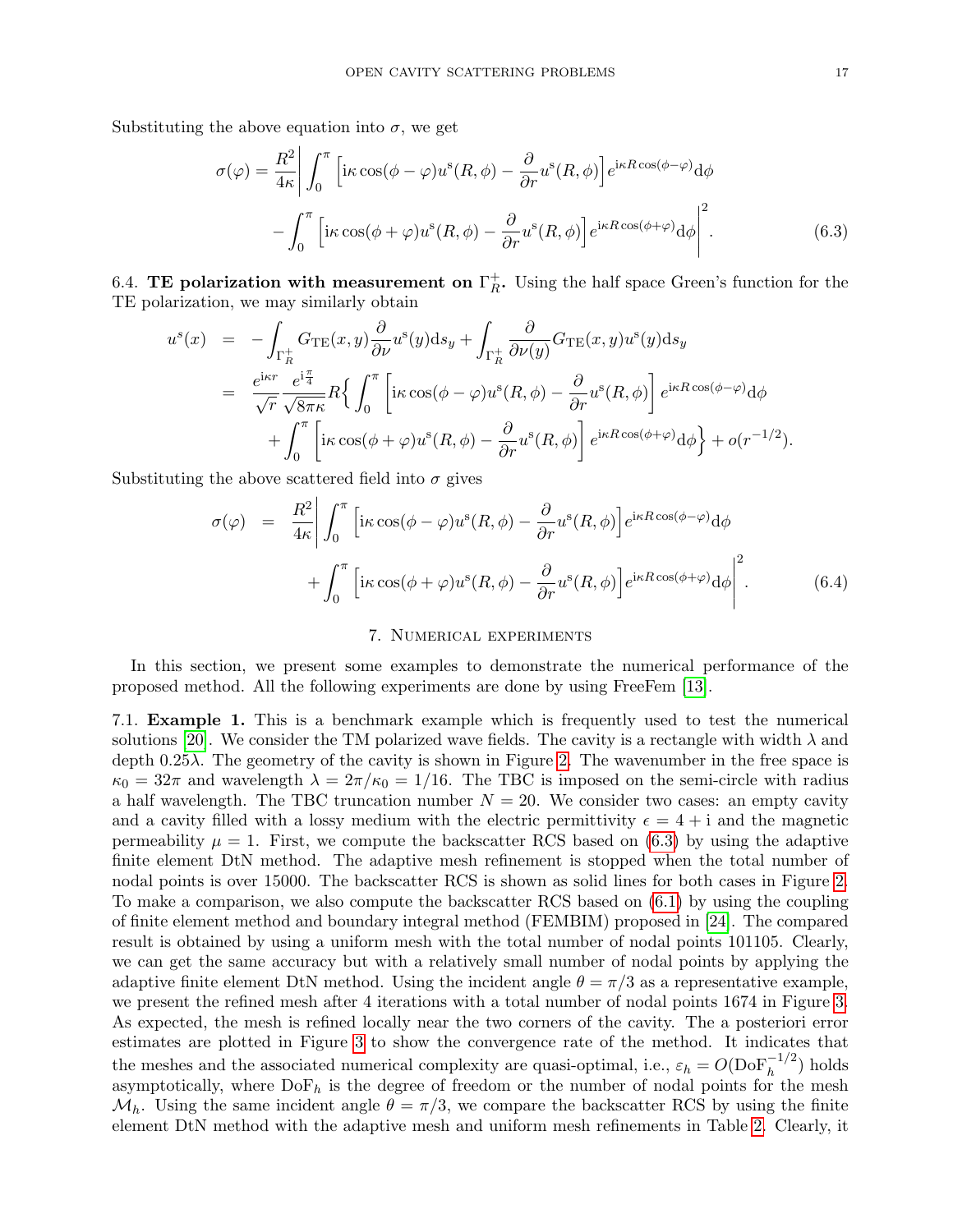

<span id="page-17-0"></span>Figure 2. Example 1: (left) Geometry of the cavity; (right) Backscatter RCS for both cases by using the adaptive finite element DtN method (Adaptive TBC) and the coupling of finite element method and boundary integral method (FEMBIM).



<span id="page-17-1"></span>Figure 3. Example 1: (left) Adaptive mesh after 4 iterations with a total number of nodal points 1674; (right) Quasi-optimality of the a posteriori error estimates.

shows the advantage of using adaptive mesh refinements since it may give more accurate results by using fewer number of nodal points.

7.2. Example 2. This example also concerns the TM polarization. We compute the backscatter RCS for a coated rectangular cavity, which has a width  $1.2\lambda$  and a depth 0.8λ. The each vertical side of the cavity wall is coated with a thin layer of some absorbing material, as seen in Figure [4.](#page-18-1) The thickness of the coating is  $0.012\lambda$  for both sides. The coating is made of a homogeneous absorbing medium, which has a relative permittivity  $\epsilon_{\rm r} = 12 + 0.144$  and a relative permeability  $\mu_r = 1.74 + 3.306$ i. This is a multi-scale problem and it is very difficult to compute the numerical solution by using the finit element with uniform mesh refinements in order to resolve the thin absorbing layers. Figure [4](#page-18-1) plots the backscatter RCS. Again, the solid line is the result by using the adaptive finite element DtN method, while the circles stand for the result by using the coupling of the finite element method and the boundary integral method (FEMBIM). We take the same stopping strategy as the one for Example 1: the adaptive finite element DtN method is stopped when the number of nodal points is over 15000. For the FEMBIM, the result is computed by using a uniform mesh with the number of nodal points 112059. Using a representative example of incident angle  $\theta = \pi/3$ , we present the refined mesh after 2 iterations with 1508 DoF<sub>h</sub> and the a posteriori error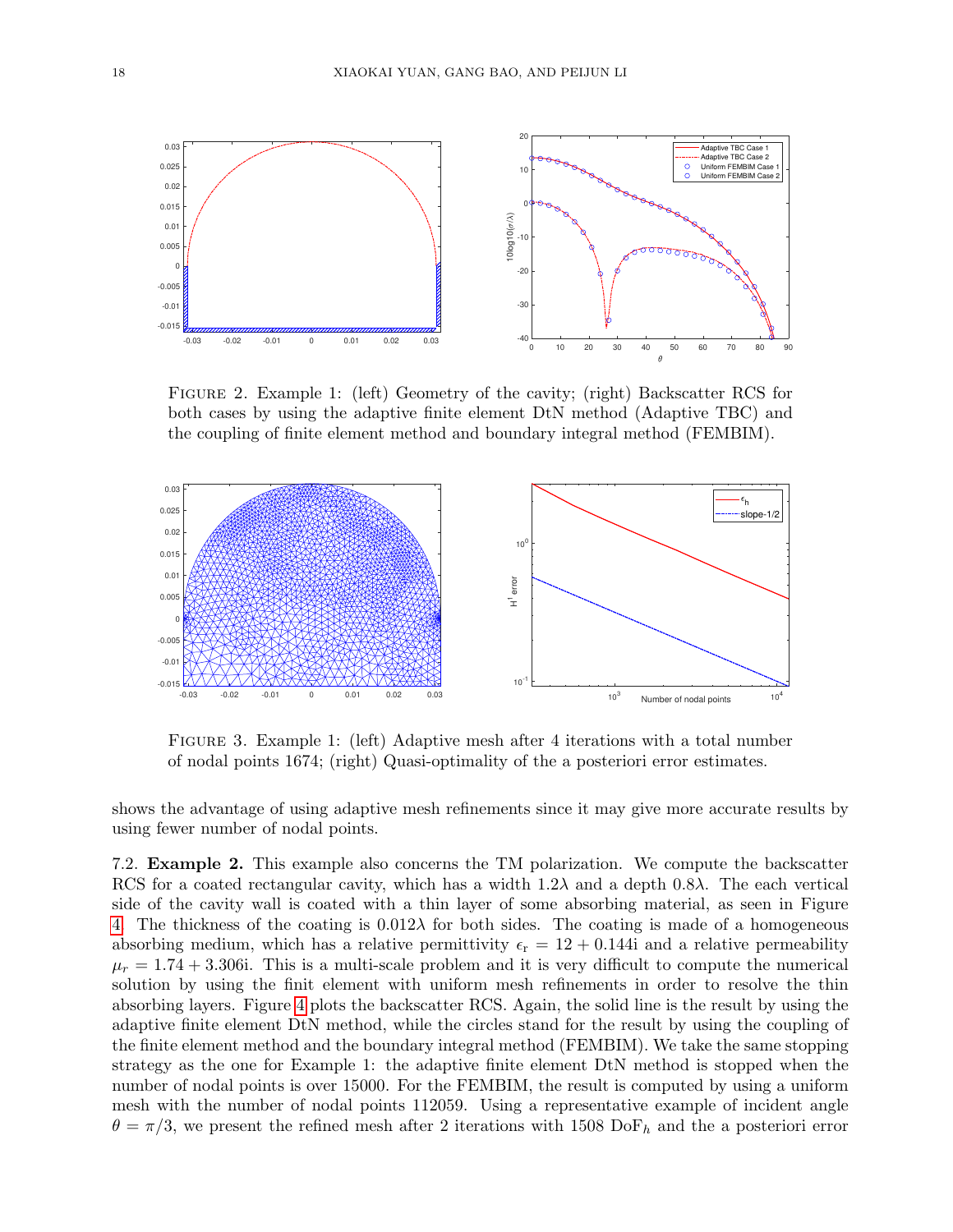| Adaptive Mesh    |                       | Uniform Mesh     |            |
|------------------|-----------------------|------------------|------------|
| DoF <sub>h</sub> | $\mathrm{RCS}\xspace$ | DoF <sub>h</sub> | <b>RCS</b> |
| 310              | 0.0061367             | 310              | 0.0061367  |
| 509              | 0.0042423             |                  |            |
| 1173             | 0.0029691             | 1199             | 0.0032574  |
| 2298             | 0.0023687             |                  |            |
| 4438             | 0.0021304             | 4648             | 0.0022952  |
| 10293            | 0.0018429             |                  |            |
| 17875            | 0.0017774             | 18146            | 0.0018434  |
| 23463            | 0.0017182             |                  |            |
| 39878            | 0.0016583             | 40234            | 0.0017165  |
| 65544            | 0.0016212             |                  |            |
| 104706           | 0.0015878             | 111274           | 0.0016248  |

<span id="page-18-0"></span>Table 2. Example 1: comparison of numerical results using the adaptive meshe and uniform mesh refinements.  $DoF_h$  is the degree of freedom or the number of nodal points for the mesh  $\mathcal{M}_h$ .



<span id="page-18-1"></span>Figure 4. Example 2: (left) Geometry of the cavity with thin absorbing layers on the two vertical sides; (right) Backscatter RCS by using the adaptive finite element DtN method (Adaptive TBC) and the coupling of finite element method and boundary integral method (FEMBIM).

estimates in Figure [5.](#page-19-0) It is clear to note that the method can capture the behavior of the numerical solution in the two thin absorbing layers and displays the quasi-optimality between the meshes and the associated numerical complexity, i.e.,  $\varepsilon_h = O(D \circ F_h^{-1/2})$  holds asymptotically. As a comparison, we show the backscatter RCS by using the finite element DtN method with the adaptive mesh and uniform mesh refinements in Table [3.](#page-19-1) Apparently, the adaptive mesh refinements yields a better numerical performance than the uniform mesh refinements does, since the former can give more accurate results even by using fewer number of nodal points.

7.3. Example 3. In the above two examples, the rectangle-shaped cavities are below the ground. For such cavities, we may either use the coupling of the finite element method and boundary integral method (FEMBIM) method [\[24\]](#page-22-4) or the finite element perfectly matched layer (FEPML) method [\[33\]](#page-22-5) to solve the scattering problems. In this example, we consider the TM case but the structure of the cavity is above the ground. The width and depth of the cavity is  $1.2\lambda$  and  $0.8\lambda$ , respectively. However, we set two thin rectangular PEC humps in the middle of the cavity with height  $\frac{16}{15}\lambda$  and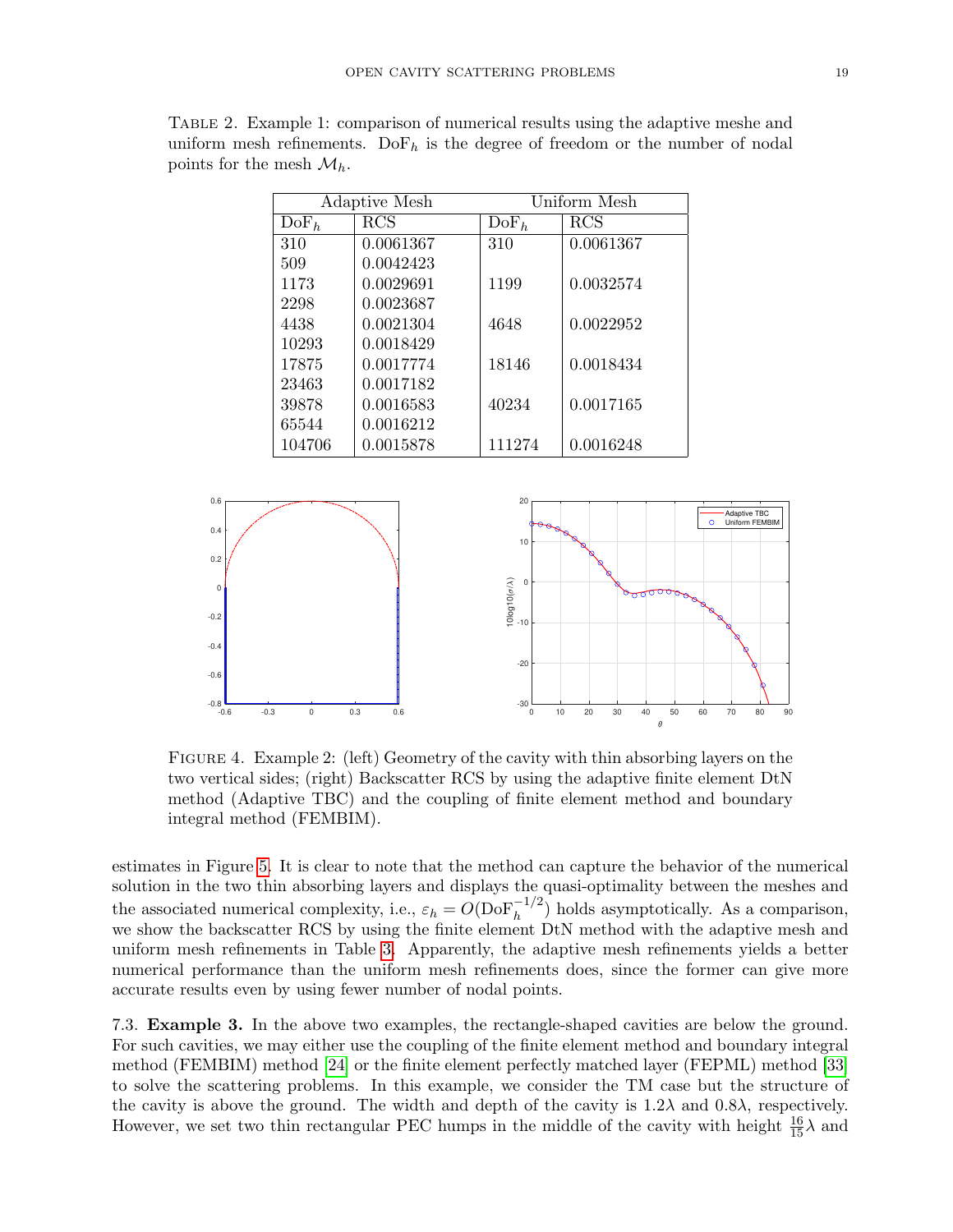

<span id="page-19-0"></span>Figure 5. Example 2: (left) Adaptive mesh after 2 iterations with a total number of nodal points 1508; (right) Quasi-optimality of the a posteriori error estimates.

<span id="page-19-1"></span>Table 3. Example 2: comparison of numerical results using the adaptive meshe and uniform mesh refinements. Do  $F_h$  is the degree of freedom or the number of nodal points for the mesh  $\mathcal{M}_h$ .

| Adaptive mesh    |            | Uniform mesh     |              |
|------------------|------------|------------------|--------------|
| DoF <sub>h</sub> | RCS        | DoF <sub>h</sub> | $_{\rm RCS}$ |
| 429              | 0.84613846 | 429              | 0.8461385    |
| 818              | 0.54563374 |                  |              |
| 1518             | 0.61134157 |                  |              |
| 2924             | 0.55103383 | 3563             | 0.6429673    |
| 5118             | 0.57427862 |                  |              |
| 9358             | 0.57726558 |                  |              |
| 15928            | 0.58262461 | 13876            | 0.6048405    |
| 24786            | 0.58383447 |                  |              |
| 37473            | 0.57827731 | 30981            | 0.5982348    |
| 61332            | 0.57586437 | 55028            | 0.5967787    |
| 100740           | 0.57570343 | 124138           | 0.5925520    |
| 161478           | 0.57704918 | 277710           | 0.5908951    |

 $\frac{8}{15}\lambda$ , respectively. The width is  $\frac{1}{20}\lambda$  for both humps. The geometry of the cavity and the backscatter RCS are shown in Figure [6.](#page-20-0) Again, the stopping criterion is that the mesh refinement is stopped when the number of nodal points is over 15000. Using the incident angle  $\theta = \pi/3$  as an example, we show the refined mesh after two iterations with the number of nodal points 1409 and the a posteriori error estimates in Figure [7.](#page-20-1) The adaptive DtN method is able to generate locally refined meshes around the corners of the cavity where the solution has a singularity. The quasi-optimality is also obtained for the a posteriori error estimates.

7.4. Example 4. In this example, we consider the cavity scattering problem for TE polarization. The cavity is a rectangle with a fixed width 0.025m and a fixed depth 0.015m. The cavity is empty and filled with the same homogeneous medium as that in the free space. Instead of considering the illumination by a plane wave with a fixed frequency, we compute backscatter RCS with the frequency ranging from 2 GHz to 18 GHz. Correspondingly, the range of the aperture of cavity is from  $\frac{1}{6}\lambda$  to 1.5 $\lambda$ . The incident angle is  $\frac{4}{9}\pi$ . Figure [8](#page-20-2) shows the backward RCS by using the adaptive finite element DtN method, where the red-solid line and blue circles show the results obtained by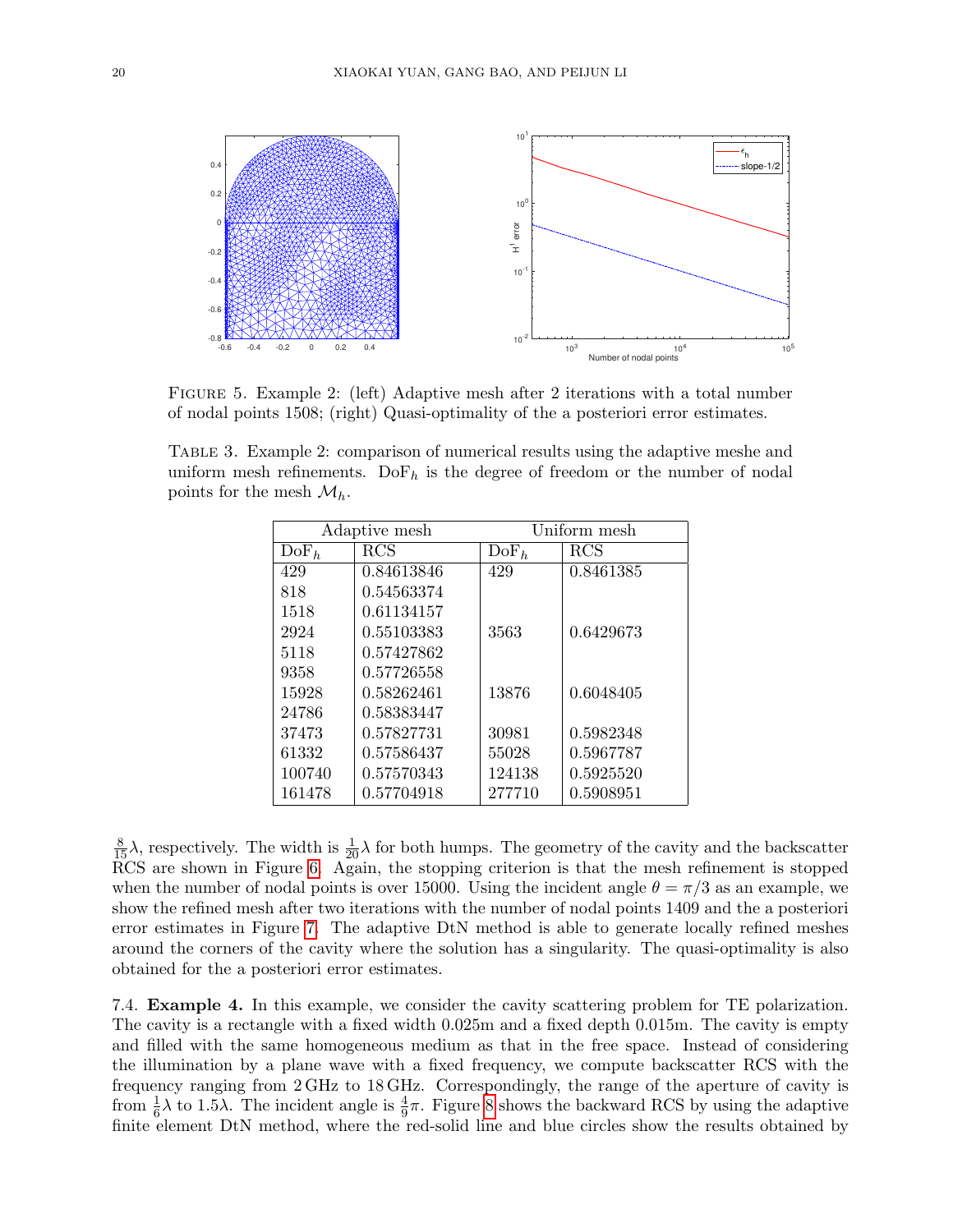

<span id="page-20-0"></span>Figure 6. Example 3: (left) Geometry of the cavity; (right) Backscatter RCS by using the adaptive finite element DtN method.



Figure 7. Example 3: (left) Adaptive mesh after 2 iterations with a total number of nodal points 1409; (right) Quasi-optimality of the a posteriori error estimates.

<span id="page-20-1"></span>

<span id="page-20-2"></span>Figure 8. Example 4: Backscatter RCS.

applying [\(6.4\)](#page-16-2) and [\(6.2\)](#page-15-1), respectively. The stopping criterion is that the mesh refinement is stopped when the number of nodal points is over 25000.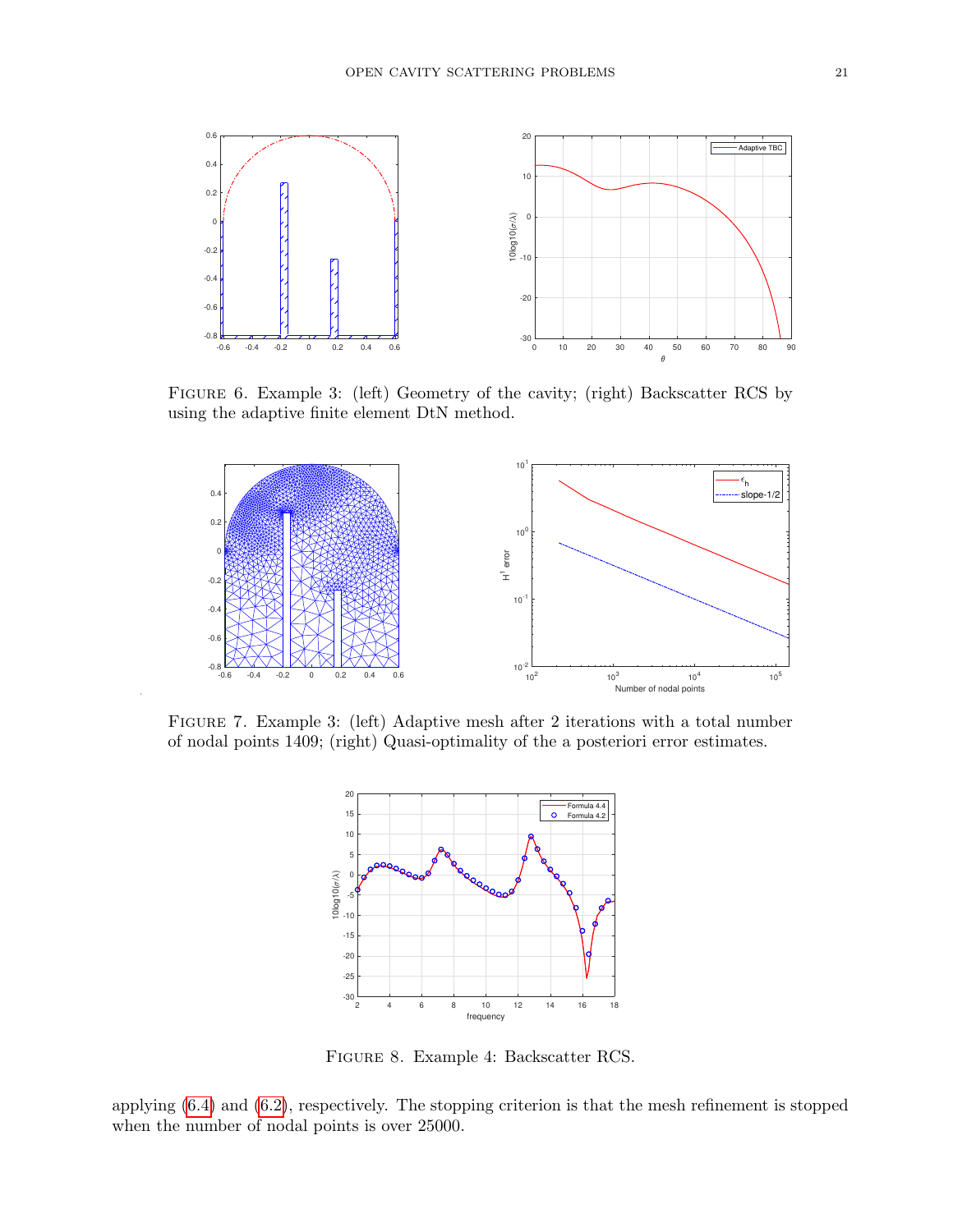# 8. Conclusion

<span id="page-21-17"></span>In this paper, we have developed an adaptive finite element DtN method for solving the open cavity scattering problems. The a posteriori error estimates are obtained for both of the TM and TE polarization waves. The estimates consist of the finite element discretization error and the DtN operator truncation error. The latter is shown to decay exponentially with respect to the truncation number. Along the line of this research, future work includes extending the analysis to the more challenging three-dimensional problem, where Maxwell's equations need to be considered, and the problems of elastic wave scattering from cavities. An open problem is to develop a DtN based TBC on the upper semi-circle enclosing the cavities. We hope to report the progress on these aspects elsewhere in the future.

#### **REFERENCES**

- <span id="page-21-2"></span>[1] H. Ammari, G. Bao, and A. Wood, An integral equation method for the electromagnetic scattering from cavities, Math. Meth. Appl. Sci., 23 (2000), 1057–1072.
- [2] H. Ammari, G. Bao, and A. Wood, Analysis of the electromagnetic scattering from a cavity, Jpn. J. Indus. Appl. Math., 19 (2001), 301–308.
- <span id="page-21-3"></span>[3] H. Ammari, G. Bao, and A. Wood, A cavity problem for Maxwell's equations, Meth. Appl. Anal., 9 (2002), 249–260.
- <span id="page-21-18"></span>[4] I. Babuška and A. Aziz, Survey lectures on mathematical foundation of the finite element method, in the Mathematical Foundations of the Finite Element Method with Application to the Partial Differential Equations, ed. by A.Aziz, Academic Press, New York, 1973, 5–359.
- <span id="page-21-14"></span>[5] G. Bao, J. Gao, and P. Li, Analysis of direct and inverse cavity scattering problems, Numer. Math. Theor. Meth. Appl., 4 (2011), 335–358.
- <span id="page-21-6"></span>[6] G. Bao, J. Gao, J. Lin, and W. Zhang, Mode matching for the electromagnetic scattering from three dimensional large cavities, IEEE Trans. Antennas Propag., 60 (2012), 1–7.
- <span id="page-21-12"></span>[7] G. Bao, G. Hu, and T. Yin, Time-harmonic acoustic scattering from locally perturbed half-planes, SIAM J. Appl. Math., 78 (2018), 2672–2691.
- <span id="page-21-7"></span>[8] G. Bao and W. Sun, A fast algorithm for the electromagnetic scattering from a large cavity, SIAM J. Sci. Comput., 27 (2005), 553–574.
- <span id="page-21-4"></span>[9] G. Bao and K. Yun, Stability for the electromagnetic scattering from large cavities, Arch. Ration. Mech. Anal., 3 (2016), 1003–1044.
- <span id="page-21-5"></span>[10] G. Bao, K. Yun, and Z. Zhou, Stability of the scattering from a large electromagnetic cavity in two dimensions, SIAM J. Math. Anal., 44 (2012), 383–404.
- <span id="page-21-8"></span>[11] G. Bao and W. Zhang, An improved mode matching method for large cavities, IEEE Antennas Wireless Propag. Lett., 4 (2005), 393–396.
- <span id="page-21-13"></span>[12] M. Durán, I. Muga, and J.-C. Nédélec, The Helmholtz equation in a locally perturbed half-space with nonabsorbing boundary, Arch. Ration. Mech. Anal., 191 (2009), 143–172.
- <span id="page-21-20"></span>[13] F. Hecht, New development in FreeFem++, J. Numer. Math., 20 (2012), 251–265.
- <span id="page-21-10"></span>[14] J. Huang and A. Wood, Numerical simulation of electromagnetic scattering induced by an overfilled cavity in the ground plane, IEEE Antennas Wireless Propag. Lett., 4 (2005), 224–228.
- <span id="page-21-11"></span>[15] J. Huang, A. Wood, and M. Havrilla, A hybrid finite element-laplace transform method for the analysis of transient electromagnetic scattering by an over-filled cavity in the ground plane, Commun. Comput. Phys., 5 (2009), 126– 141.
- <span id="page-21-15"></span>[16] X. Jiang, P. Li, and W. Zheng, Numerical solution of acoustic scattering by an adaptive DtN finite element method, Commun. Comput. Phys., 13 (2013), 1227–1244.
- <span id="page-21-19"></span>[17] X. Jiang, P. Li, J. Lv, and W. Zheng, An adaptive finite element method for the wave scattering with transparent boundary condition, J. Sci. Comput., 72 (2017), 936–956.
- <span id="page-21-16"></span>[18] X. Jiang, P. Li, J. Lv, Z. Wang, H. Wu and W. Zheng, An adaptive finite element DtN method for Maxwell's equation in biperiodic structures, [arXiv:1811.12449.](http://arxiv.org/abs/1811.12449)
- <span id="page-21-0"></span>[19] J.-M. Jin, Electromagnetic scattering from large, deep, and arbitrarily- shaped open cavities, Electromagn., 1 (1998), 3–34.
- <span id="page-21-21"></span>[20] J.-M. Jin, The Finite Element Method in Electromagnetics , Wiley & Son, New York, 2002.
- <span id="page-21-1"></span>[21] J.-M. Jin and J. L. Volakis, A hybrid finite element method for scattering and radiation by micro strip patch antennas and arrays residing in a cavity, IEEE Trans. Antennas Propag., 39 (1991), 1598–1604.
- <span id="page-21-9"></span>[22] H. Li, H. Ma, and W. Sun, Legendre spectral Galerkin method for electromagnetic scattering from large cavities, SIAM J. Numer. Anal., 51 (2013), 253–276.